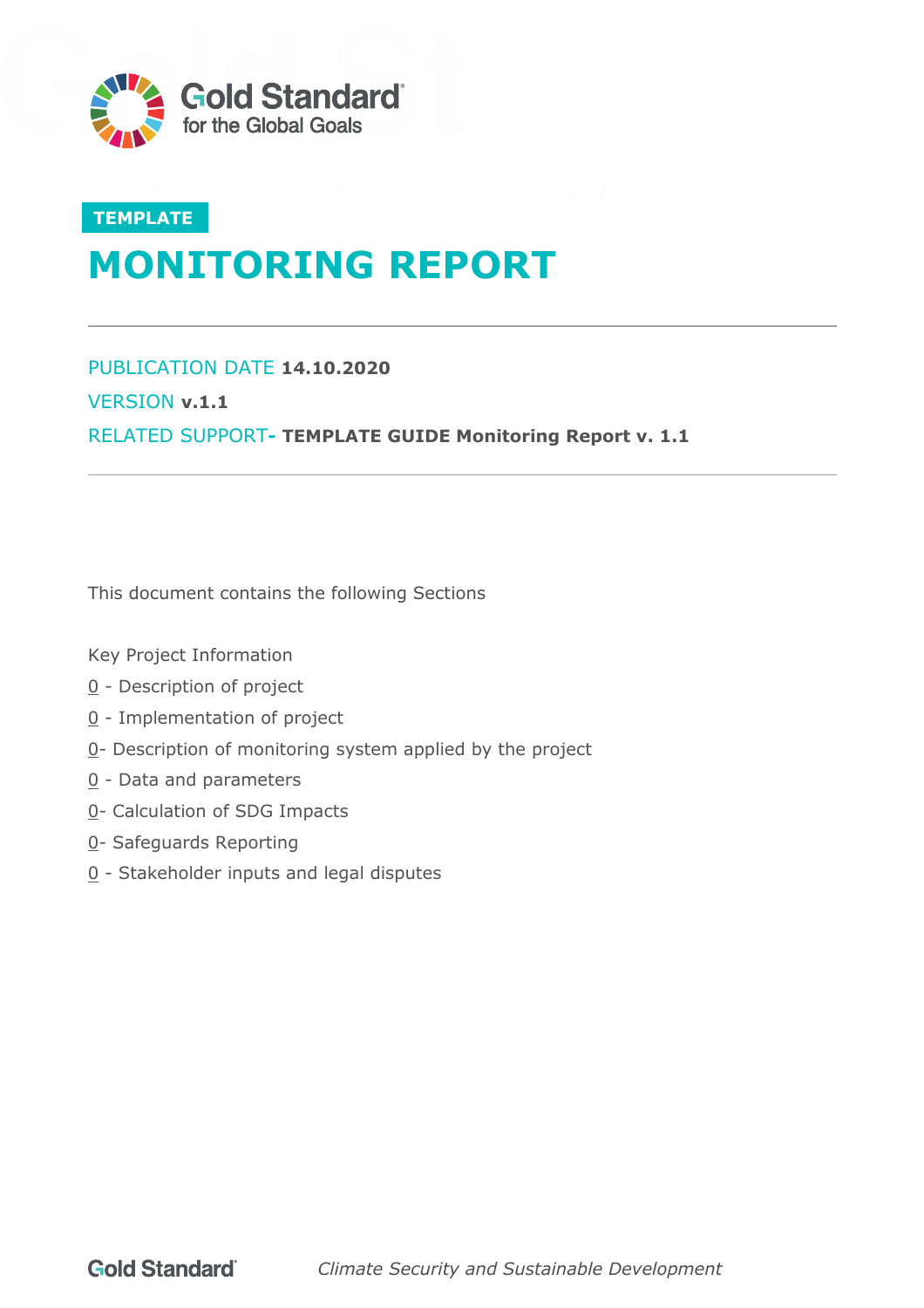# **KEY PROJECT INFORMATION**

# **Key Project Information**

| GS ID (s) of Project (s)                                                               | GS 2519                                                                                                                                                 |
|----------------------------------------------------------------------------------------|---------------------------------------------------------------------------------------------------------------------------------------------------------|
| Title of the project (s) covered by<br>monitoring report                               | Household Biogas plants installed in rural areas<br>of Maharashtra                                                                                      |
| <b>Version number of the PDD/VPA-DD</b><br>(s) applicable to this monitoring<br>report | Version 03 of 19/05/2014                                                                                                                                |
| <b>Version number of the monitoring</b><br>report                                      | 2.2                                                                                                                                                     |
| <b>Completion date of the monitoring</b><br>report                                     | 14/09/2021                                                                                                                                              |
| Date of project design certification                                                   | 09/05/2014                                                                                                                                              |
| <b>Date of Last Annual Report</b>                                                      | 09/05/2019 to 08/05/2020                                                                                                                                |
| <b>Monitoring period number</b>                                                        | 8 <sup>th</sup>                                                                                                                                         |
| <b>Duration of this monitoring period</b>                                              | 09/05/2020 to 08/05/2021                                                                                                                                |
| <b>Project Representative</b>                                                          | Mr. Sandeep Roy Choudhury<br>(Value Network Venture Advisory Services Pte.<br>Ltd)                                                                      |
| <b>Host Country</b>                                                                    | <b>INDIA</b>                                                                                                                                            |
| <b>Activity Requirements applied</b>                                                   | $\boxtimes$ Community Services Activities<br>$\Box$ Renewable Energy Activities<br>Land Use and Forestry Activities/Risks &<br>Capacities<br>$\Box N/A$ |
| <b>Methodology (ies) applied and</b><br><b>version</b> number                          | AMS I.E Version 05                                                                                                                                      |
| <b>Product Requirements applied</b>                                                    | $\boxtimes$ GHG Emissions Reduction & Sequestration<br>Renewable Energy Label<br>$\Box$ N/A                                                             |

# **Table 1 - Sustainable Development Contributions Achieved**

| <b>Sustainable</b>    | <b>SDG Impact</b> | <b>Amount Achieved</b> | Units/          |
|-----------------------|-------------------|------------------------|-----------------|
| <b>Development</b>    |                   |                        | <b>Products</b> |
| <b>Goals Targeted</b> |                   |                        |                 |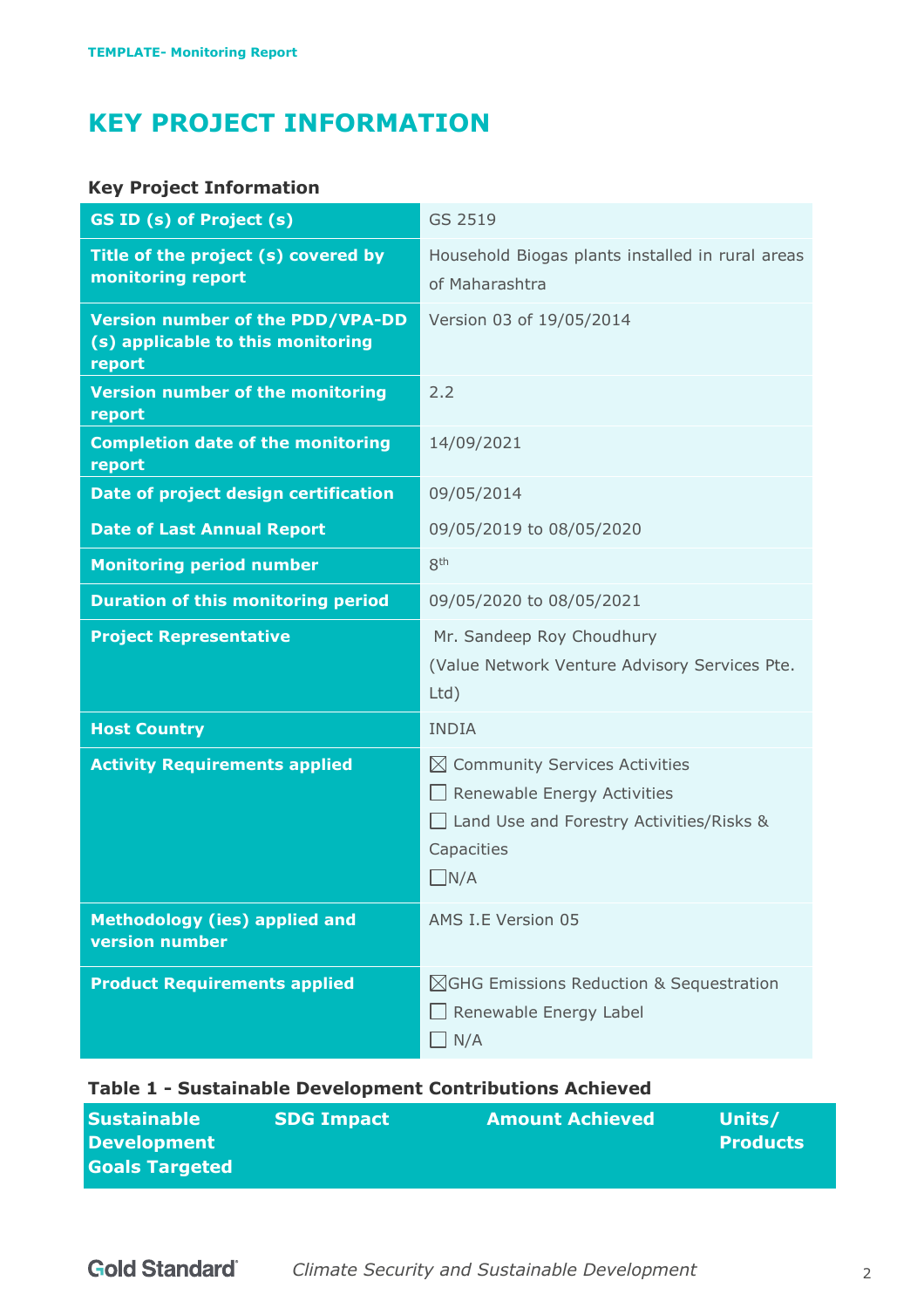#### **TEMPLATE- Monitoring Report**

| <b>SDG 13</b>    | <b>Emission reductions</b>                                    | 41,823                                                                                 | tCO <sub>2</sub> e |
|------------------|---------------------------------------------------------------|----------------------------------------------------------------------------------------|--------------------|
| SDG <sub>3</sub> | 1. Air quality<br>2. Livelihood of<br>poor<br>3. Quantitative | 100% users responded<br>positively for improved air<br>quality, improved<br>livelihood | N/A                |
|                  | employment and<br>income<br>generation                        | The project generated 20<br>employees which are still<br>retained during this MP.      |                    |
| SDG <sub>7</sub> | Access to clean<br>and affordable<br>energy                   | 12,390 users are<br>accessed to clean energy<br>sources                                | N/A                |

# **Table 2 – Product Vintages**

|                    |                  | <b>Amount Achieved</b>      |                 |              |
|--------------------|------------------|-----------------------------|-----------------|--------------|
| <b>Start Dates</b> | <b>End Dates</b> | <b>GS VERS</b>              | <b>ALC UNIT</b> | <b>ALC N</b> |
| 09/05/2020         | 31/12/2020       | $27,156$ tCO <sub>2</sub> e |                 |              |
| 01/01/2021         | 08/05/2021       | 14,667 $tCO2e$              |                 |              |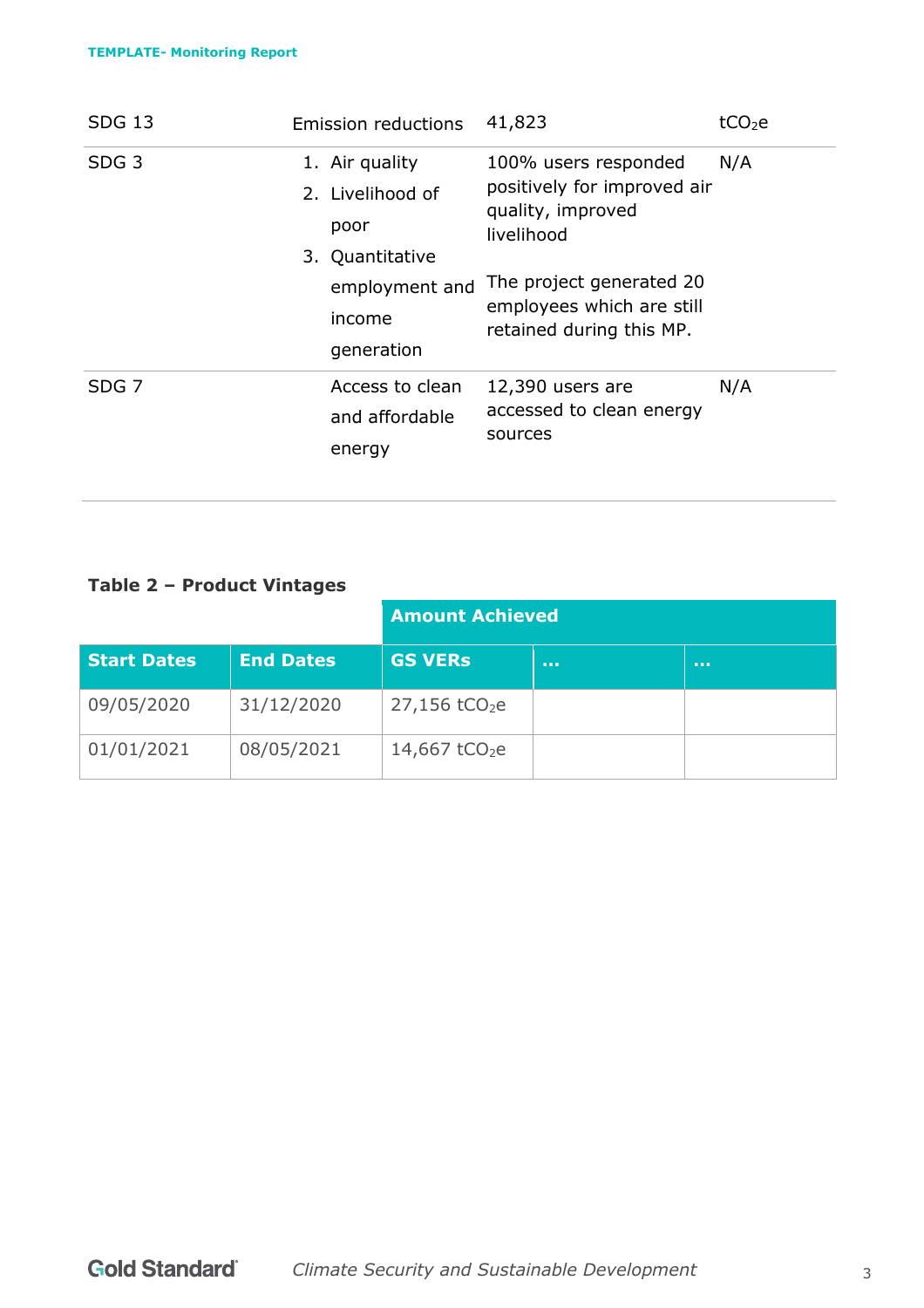# <span id="page-3-0"></span>SECTION A. DESCRIPTION OF PROJECT

#### **A.1. General description of project**

>>The aim of the project is to replace the commonly used inefficient wood fired mud stoves technology, with clean, sustainable and efficient biogas. The purpose of the project activity is to bundle 12,474 plants installed in rural areas of Maharashtra of varying capacities – 2m3, 3m3, 4m3 and 6m3. All 12,474 plants are commissioned in between January 2009- Dec 2011

Each household utilizes the dung of its cows to feed the digester for the production of biogas for cooking purpose and heating water. This leads to reduction of greenhouse gas emissions by displacing conventionally used non-renewable biomass with renewable biogas. In addition, the hygienic conditions in the rural areas to be improved by an appropriate disposal of waste. Further, residue from the bio digesters can be used as organic fertilizer and which improves soil conditions in rural areas.

Project activity contributes towards sustainable development by replacing firewood with biogas generated from the biodigesters. Major milestones of the project implementation are as below:

First batch of project biogas start date: 01/01/2009 (22 biogas digesters were commissioned) Final date by when all bio-digesters were commissioned: 12/12/2011 Registration of the project at Gold Standard Registration: 09/05/2014 Operational lifetime: 15 years

#### **Pre project Scenario**:

Household survey was conducted to assess the baseline fuel and quantity used. As per the baseline survey, firewood was the main fuel used to suffice domestic needs. It was sourced from nearby forests and open market. Families had to walk 2-5 km to collect this firewood as Maharashtra, like many other regions of India, is a firewood deficit region. Usage of inefficient firewood leads to indoor pollution and land use patterns have been showing a decrease in forest land cover and increase in degraded land. Increasing pressure from human and livestock population and indiscriminate and illegal exploitation of forest resources are among factors that have lead to further intensification of the problem. A trend of forests turning into open scrubs has been observed. Degradation of forest lands has exacerbated the already existing problem of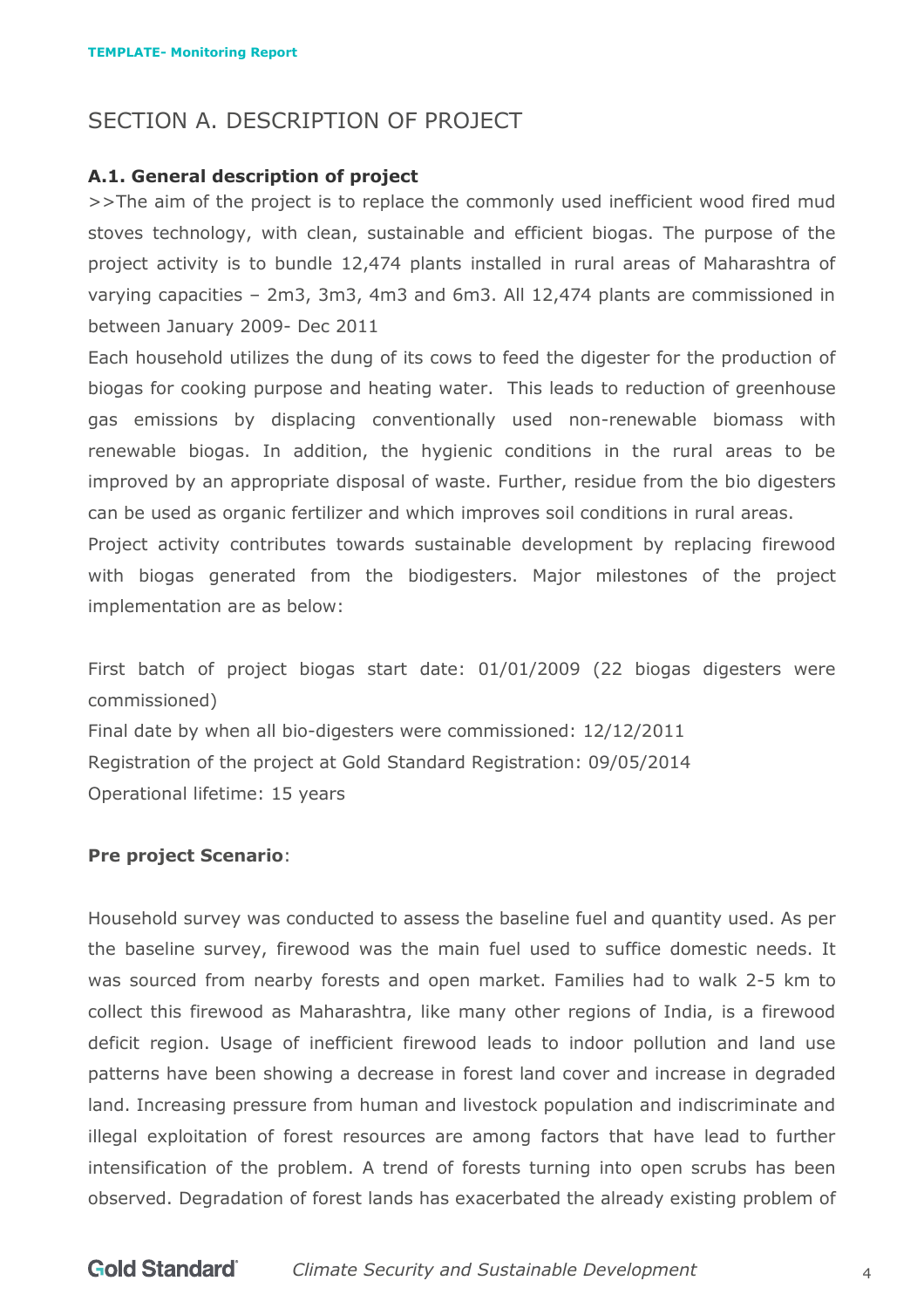desertification. There is a need to maintain adequate forest cover in the state to mitigate climate change effects.

#### **Project Scenario:**

Project activity involves bundling of 12,474 plants installed in rural areas of Maharashtra installed between Jan 2009 and December 2011.

The size of the biodigesters varies, depending on the number of people and number of cattles available per household. A detailed breakdown of the plants with the respective installed capacity is given below in Table 1.

Table 1. Breakdown of the plants with the respective installed capacity

| Sr. No | Capacity | Number of plants |
|--------|----------|------------------|
|        | (m3)     |                  |
| 1      | 2        | 5,229            |
| 2      | 3        | 7,068            |
| 3      |          | 153              |
|        | 6        | 24               |
| Total  |          | 12,474 **        |

Revised plants:

| Sr. No | Capacity       | Number of plants |
|--------|----------------|------------------|
|        | (m3)           |                  |
| 1      | $\overline{2}$ | 5,198            |
| 2      | 3              | 7,026            |
| 3      |                | 143              |
|        | 6              | 23               |
| Total  |                | 12,390           |

\*\*It was identified that there were some wring entries (repetition of same unique number of 42 biodigesters in the main list. On a conservative side all total 84 digesters are removed from the list and therefore, total number revised to 12,390. **This has been removed effective from 09/05/2016 and emissions reductions are not claimed from 09/05/2016 onwards for the removed plants**.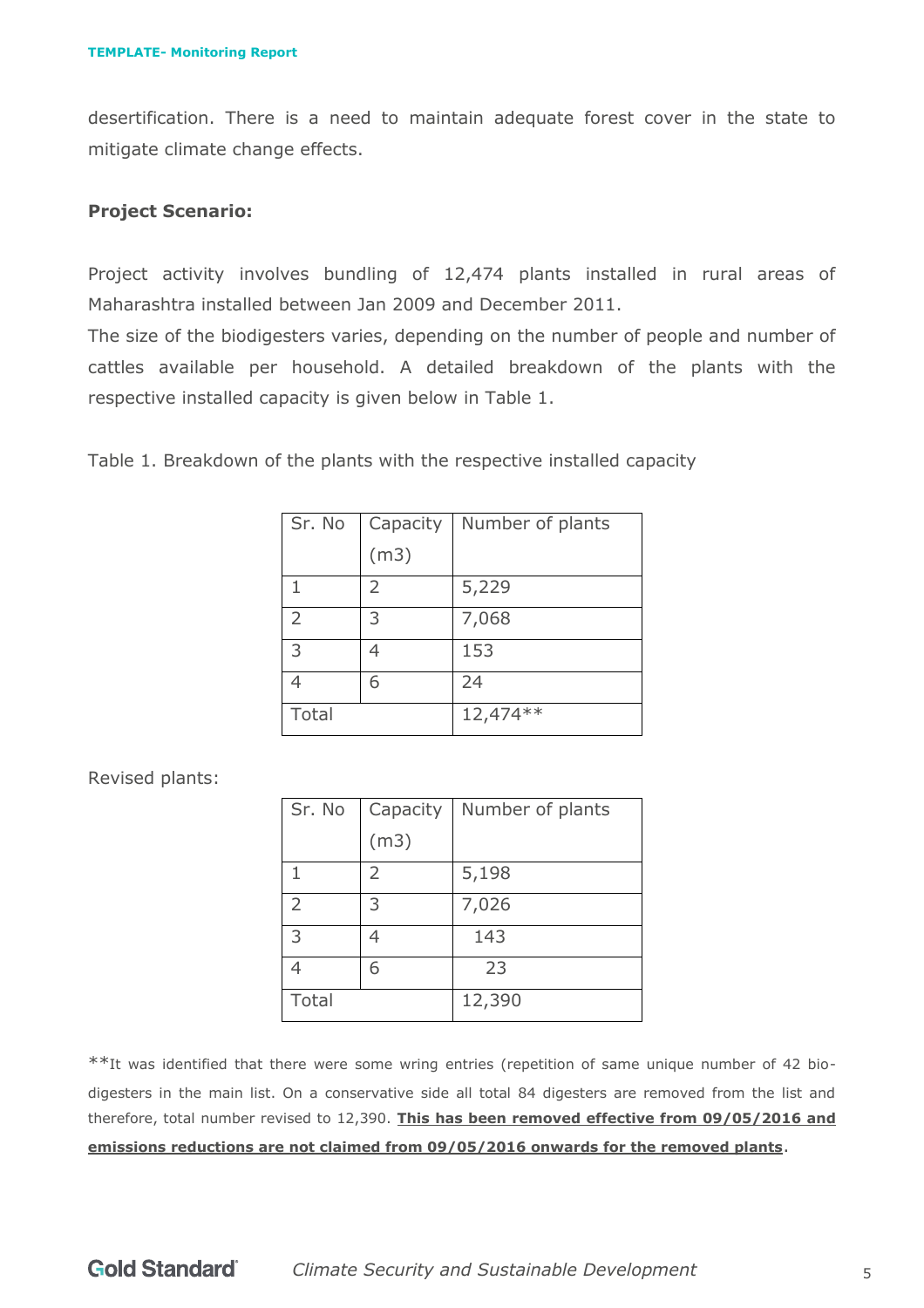# **A.2. Location of project**

>> Host Country: India

The project activity is located in Maharashtra and geo coordinates of the districts are given below.

| S.No           | <b>Districts</b> | Geo coordinates                              |
|----------------|------------------|----------------------------------------------|
| $\mathbf{1}$   | Ahmadnagar       | 18° 02' N -19° 09' N & 73°90'E -75°50'E      |
| $\overline{2}$ | Aurangabad       | 24° 09' N -25° 70' N & 84°00'E -85°50'E      |
| 3              | <b>Beed</b>      | 18° 28' N -18° 29' N & 74° 57' E - 76° 57' E |
| 4              | <b>Bhandra</b>   | 20° 39' N -21° 38' N & 79°27'E -80°42'E      |
| 5              | Chandrapur       | 18° 04' N -20° 05' N & 78°50'E -80°60'E      |
| 6              | Gadchiroli       | 18° 43' N -21° 50' N & 79°45'E -80°53'E      |
| $\overline{7}$ | Gondiya          | 20° 39' N -21° 38' N & 79°27'E -80°42'E      |
| 8              | Kolhapur         | 16° 42' N -16° 69' N & 74°16'E -74°24'E      |
| 9              | Nagpur           | 21° 91' N -21° 92' N & 79°45'E -79°49'E      |
| 10             | <b>Nasik</b>     | 20° 00' N -20° 08' N & 73°47'E -73°79'E      |
| 11             | Pune             | 18° 31' N -18° 52' N & 73°51'E -73°85'E      |
| 12             | Sangli           | 16° 51' N -16° 85' N & 74°33'E -74°56'E      |
| 13             | Satara           | 17° 36' N -17° 60' N & 74°24'E -74°40'E      |
| 14             | Sindhu durg      | 16° 10' N -16° 18' N & 73°44'E -73°74'E      |
| 15             | Solapur          | 17° 40' N -17° 68' N & 75°55'E -75°92'E      |
| 16             | Wardha           | 20° 44' N -20° 74' N & 78°36'E -78°60'E      |

Table 2: Project location

# **A.3. Reference of applied methodology**

>> Type: Type I – Renewable energy project Methodology: AMS I.E - Switch from non-renewable biomass for thermal applications by the user

Version: 05

Reference:

[https://cdm.unfccc.int/methodologies/DB/SO8OOGYGWHMXM287RBNKEYAMN9](https://cdm.unfccc.int/methodologies/DB/SO8OOGYGWHMXM287RBNKEYAMN9EUN0)

# [EUN0](https://cdm.unfccc.int/methodologies/DB/SO8OOGYGWHMXM287RBNKEYAMN9EUN0)

# **A.4. Crediting period of project**

>> Project start date: 01/01/2009

| <b>Gold Standard</b><br><b>Climate Security and Sustainable Development</b> |  |
|-----------------------------------------------------------------------------|--|
|-----------------------------------------------------------------------------|--|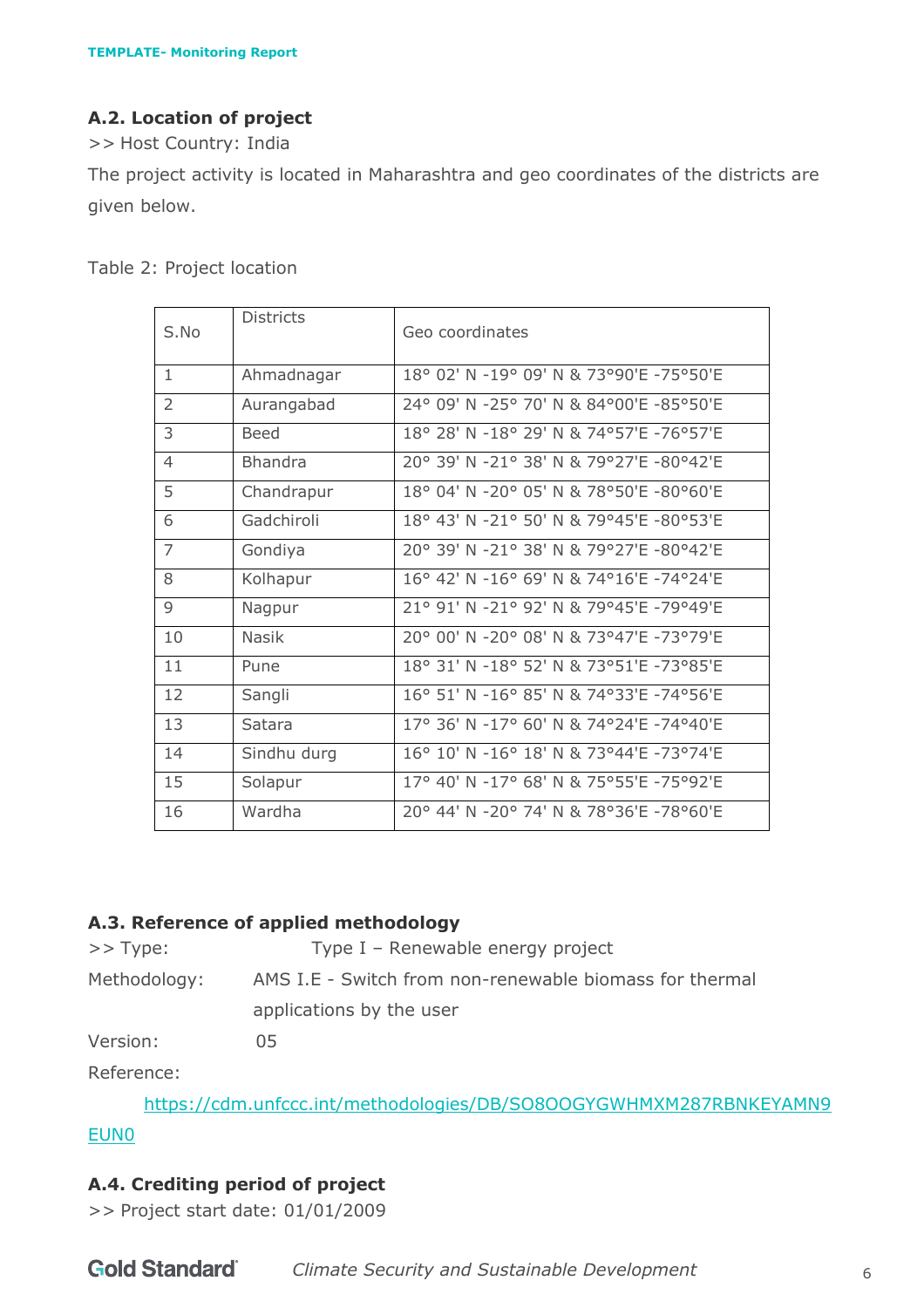<span id="page-6-0"></span>Length of crediting period: 09/05/2012 to 08/05/2022

#### SECTION B. IMPLEMENTATION OF PROJECT

#### **B.1. Description of implemented project**

>> The project activity involved installation and operation of 12,474 bio digesters (revised to 12,390) of capacities of 2m3, 3m3, 4m3 and 6m3, at individual households, thus avoiding the use of non-renewable biomass i.e. fuel wood from forests in the baseline scenario. The project activity is spread across 16 districts in the state of Maharashtra in India. All the 12,474 biodigesters commissioned between 01/01/2009 to 12/12/2011. However, it was noted that unique ID of 42 bio-digesters are overlapped and therefore, on a conservative side total 84 digesters are removed from the list and therefore, total number revised to 12,390. This has been removed effective from 09/05/2016 and emissions reductions are not claimed from 09/05/2016 onwards for the removed plants. All 12,390 plants are in operation during this monitoring period.

The project activity involved the installation of fixed-dome digesters which consist of one lower segment (digester) and a hemisphere over it which functions as a gas holder. The "feed" is fed into the digester via the inlet pipe and undergoes digestion in the digestion chamber. Anaerobic digestion takes place in the bio-digesters in which microorganisms break down biodegradable material (primarily cow dung) in the absence of oxygen. This process produces methane (CH4) rich biogas which is used as fuel in gas burner replacing non-renewable firewood for cooking applications.

All plants are centrally managed by Adivasi Khadi Avom Krishi Prashikshan Sansthan (AKKPS) although jointly installed by AKKPS partner agencies. If there is any breakdown reported for any of the digesters the same is attended at the earliest possible time. Breakdowns are recorded as part of grievance mechanism and based on annual survey any result from any of the system is applied to entire population conservatively.

#### B.1.1 Forward Action Requests

>> One forward action request raised during last verification is addressed as below: "Over the next monitoring periods, PD shall use a random sample generator or excel function to ensure the objective randomness of samples selected for monitoring surveys."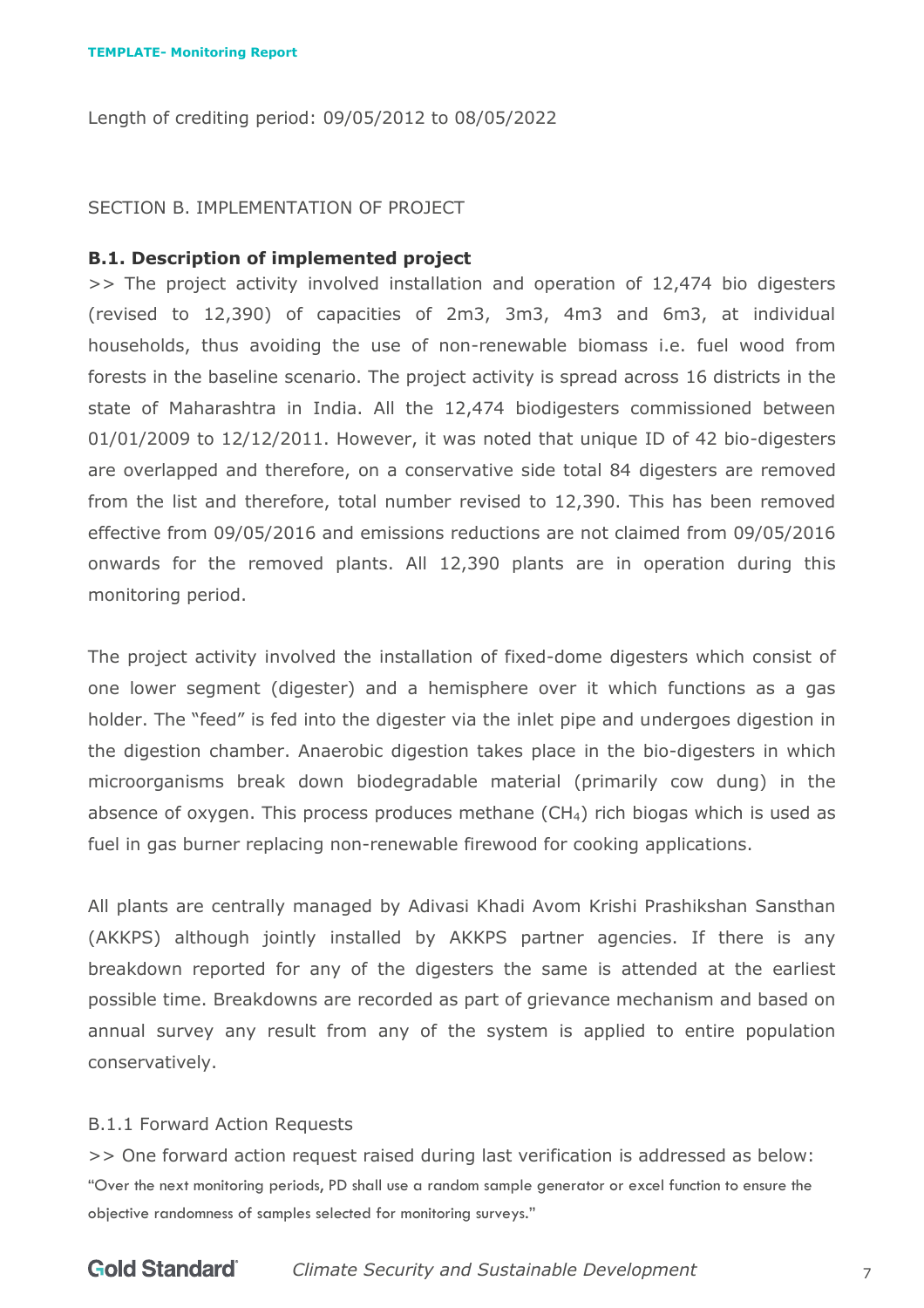Response: The same has been taken into account while selecting random samples. As explained in section D.4 of the MR households selected randomly using random sample number generator ([https://stattrek.com/statistics/random-number-generator.aspx\)](https://stattrek.com/statistics/random-number-generator.aspx). The MR is further updated stating the details in Appendix 1 of the MR.

#### **B.2. Post-Design Certification changes**

 $>> N/A$ 

B.2.1. Temporary deviations from the approved Monitoring & Reporting Plan, methodology or standardized baseline  $>> N/A$ 

B.2.2. Corrections  $>> N/A$ 

B.2.3. Changes to start date of crediting period

 $>> N/A$ 

B.2.4. Permanent changes from the Design Certified monitoring plan, applied methodology or applied standardized baseline

 $>> N/A$ 

B.2.5. Changes to project design of approved project

 $>> N/A$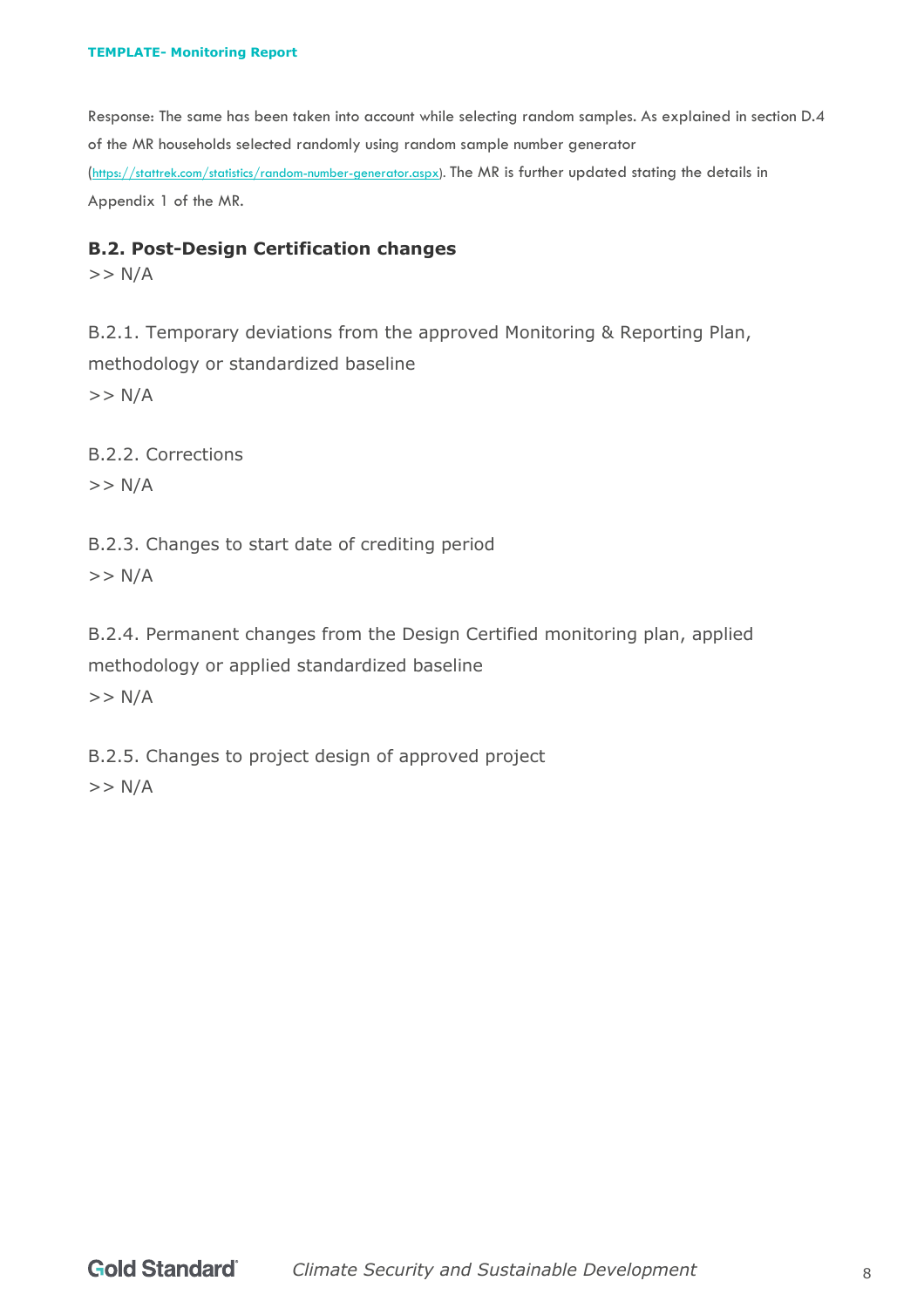# <span id="page-8-0"></span>SECTION C. DESCRIPTION OF MONITORING SYSTEM APPLIED BY THE PROJECT

>> The primary monitoring parameter for the project activity is the operational status of biogas systems covered in the project activity which is done in two ways: 1) AKKPS does six monthly operation and maintenance of all biogas systems to check whether all plants are functioning or not and repair if any functional problem exist; 2) Third party survey covering the monitoring period is conducted to monitor all the monitoring parameters required as per the monitoring plan, methodology and all nonneutral sustainable development parameters.

AKKPS do provide regular service to the plant owners. In case of malfunctioning of the biodigester, plant owner informs AKKPS or any of its representatives. AKKPS do inspect the plant and resolve the problem at earliest.

Continuous grievance mechanism: AKKPS do maintain a system to record and address any grievance related to project activity. The system includes the followings:

periodic service of bio-digester

provide contact details of local maintenance team to record and address any complaint

maintaining log book at AKKPS office to record and address any complaint

#### **Annual Survey:**

Third party survey was conducted by Gramodyog Sanstan [\(http://www.gramodyog.in/\)](http://www.gramodyog.in/) in the month of March 2021 to ascertain monitoring results covering the monitoring period. Gramodyog Sanstan is renown in various activities including household biogas construction and monitoring and therefore highly competent to carry out the survey. The team engaged for primary data collection is competent for survey.

# <span id="page-8-1"></span>SECTION D. DATA AND PARAMETERS

# **D.1. Data and parameters fixed ex ante or at renewal of crediting period**  $>$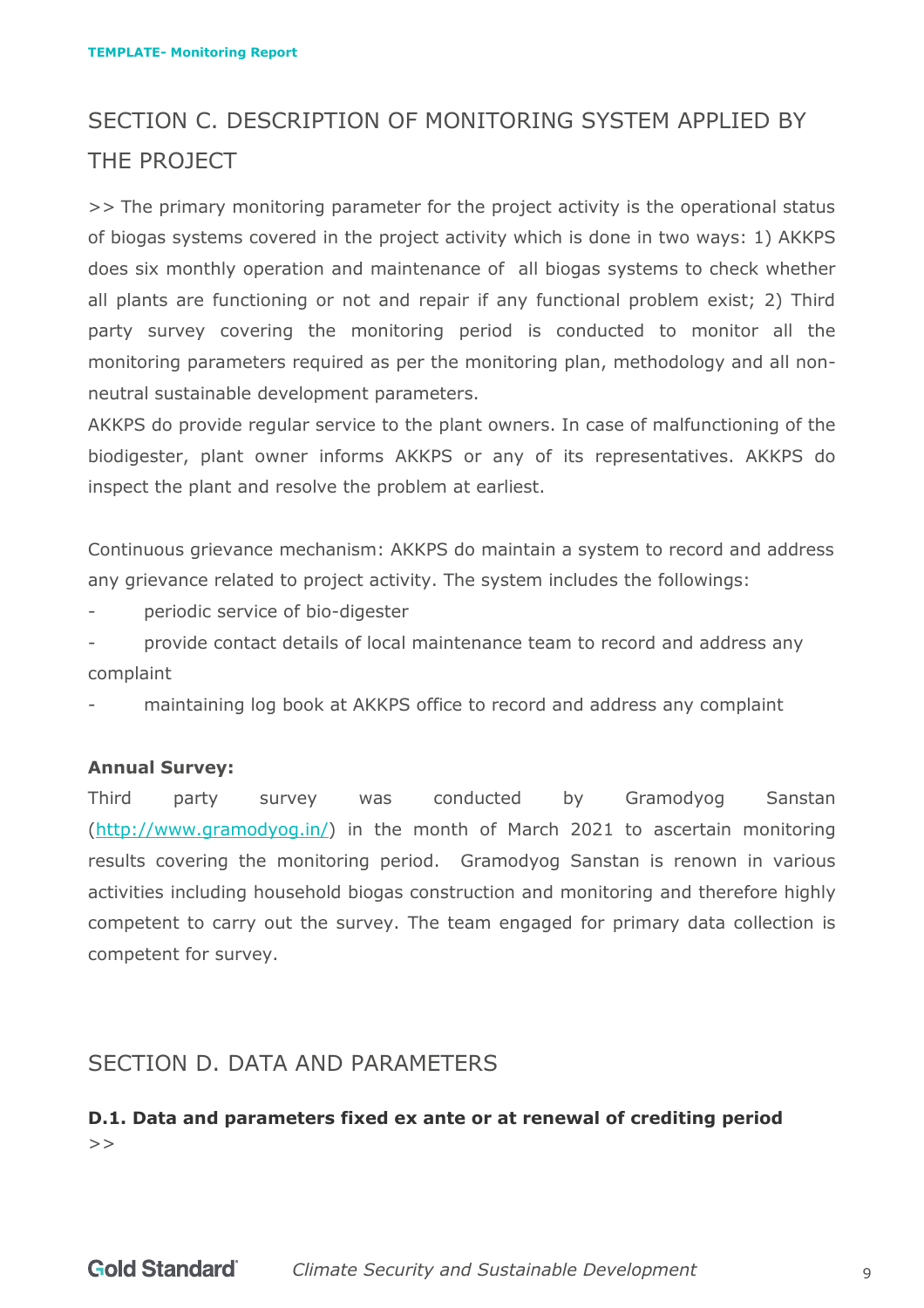| <b>Relevant SDG</b><br><b>Indicator</b>                       | <b>SDG 13</b>                                |                                                                                                |                                                                                                                                |                                                                        |
|---------------------------------------------------------------|----------------------------------------------|------------------------------------------------------------------------------------------------|--------------------------------------------------------------------------------------------------------------------------------|------------------------------------------------------------------------|
| Data/parameter:                                               | Dy                                           |                                                                                                |                                                                                                                                |                                                                        |
| Unit                                                          | Kg/month                                     |                                                                                                |                                                                                                                                |                                                                        |
| Description                                                   |                                              |                                                                                                | Firewood consumption before biogas plants installation                                                                         |                                                                        |
| Source of data                                                | Survey                                       |                                                                                                |                                                                                                                                |                                                                        |
| Value(s) applied)                                             | <b>Size</b><br>2<br>3<br>$\overline{4}$<br>6 | <b>Before</b><br>installation<br>of<br><b>Biogas</b><br>plants(Dy)<br>230<br>334<br>434<br>650 | After<br>installation<br>of Biogas<br>plants(Py)<br>4<br>$\overline{7}$<br>10<br>40                                            | Amount of<br>firewood<br>displaced<br>(By)<br>226<br>327<br>425<br>610 |
| Choice of data<br>or measurement<br>methods and<br>procedures |                                              |                                                                                                | Survey was conducted to know the firewood consumption                                                                          | pattern Environment and Energy Management Group, Bhopal                |
| Purpose of data                                               |                                              |                                                                                                | By (Total amount of biomass substituted) = $Dy$ (fixed as per<br>baseline) - Py (project firewood usage is monitored annually) |                                                                        |
| <b>Additional comments</b>                                    |                                              |                                                                                                |                                                                                                                                |                                                                        |

| <b>Relevant SDG</b><br><b>Indicator</b>                       | <b>SDG 13</b>                                      |
|---------------------------------------------------------------|----------------------------------------------------|
| Data/parameter:                                               | $f_{NRB,y}$                                        |
| Unit                                                          | $\frac{0}{0}$                                      |
| Description                                                   | Fraction of Non Renewable Biomass                  |
| Source of data                                                | Calculated                                         |
| Value(s) applied)                                             | 93%                                                |
| Choice of data<br>or measurement<br>methods and<br>procedures | Fraction of Non-renewable biomass was calculated   |
| Purpose of data                                               | Baseline, project and leakage emissions estimation |
| <b>Additional comments</b>                                    |                                                    |

| <b>Relevant SDG</b><br><b>Indicator</b> | 13 (Climate Action)                          |
|-----------------------------------------|----------------------------------------------|
| Data/parameter:                         | $\mathsf{NCV}_{\mathsf{biomass}}$            |
| Unit                                    | TJ/tonne                                     |
| Description                             | Net Calorific Value of non-renewable biomass |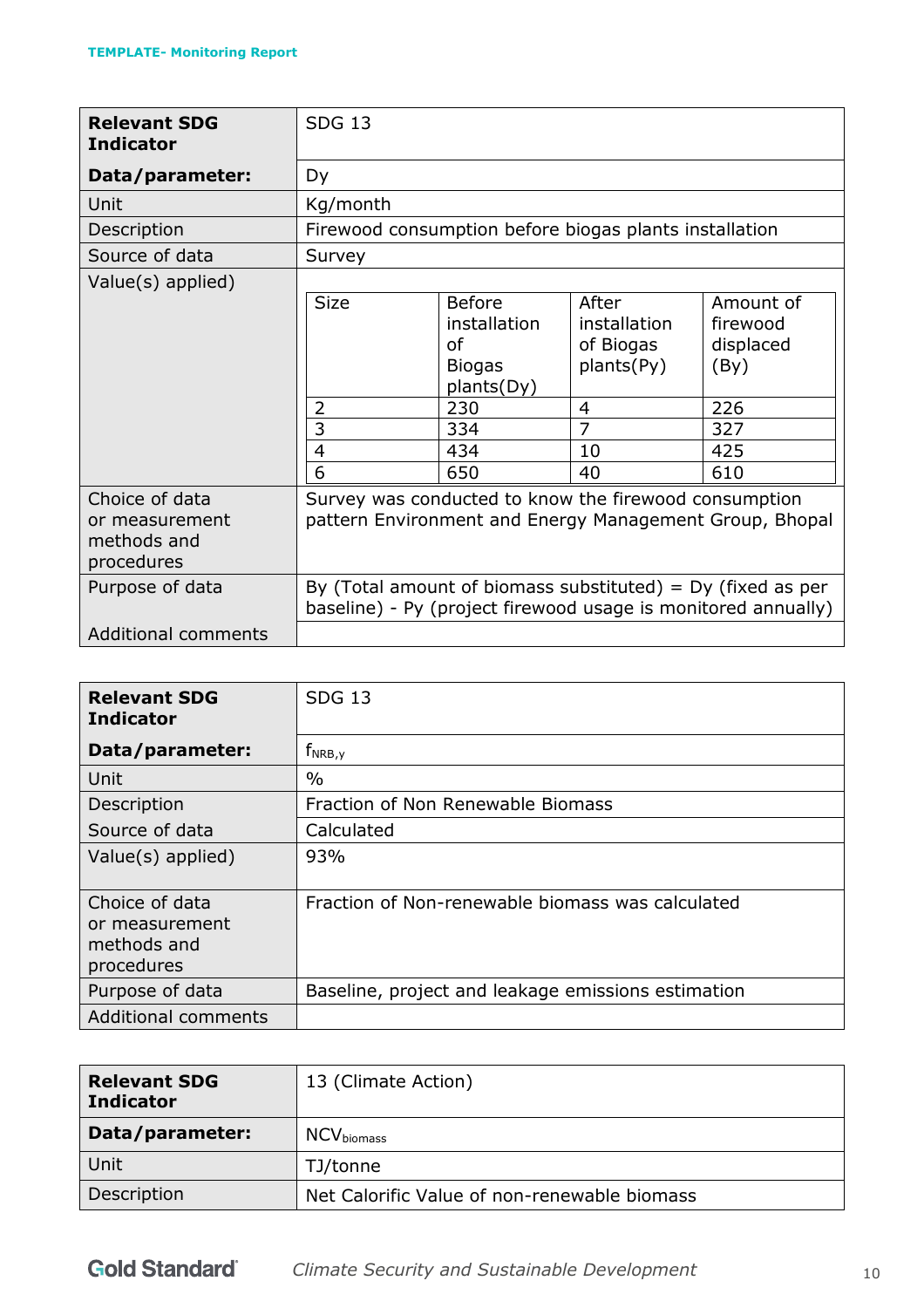| Source of data                                                | <b>IPCC</b>                                                                                  |
|---------------------------------------------------------------|----------------------------------------------------------------------------------------------|
| Value(s) applied)                                             | 0.015 TJ/tonne                                                                               |
| Choice of data<br>or measurement<br>methods and<br>procedures | Default Value obtained from 2006 IPCC Guidelines for<br>National Greenhouse Gas Inventories. |
| Purpose of data                                               | Baseline emissions estimation.                                                               |
| <b>Additional comments</b>                                    |                                                                                              |

| <b>Relevant SDG</b><br><b>Indicator</b>                       | 13 (Climate Action)                                                                                                                    |
|---------------------------------------------------------------|----------------------------------------------------------------------------------------------------------------------------------------|
| Data/parameter:                                               | $EF_{projected\_fossil fuel}$                                                                                                          |
| Unit                                                          | tCO2/TJ                                                                                                                                |
| Description                                                   | Emission factor for the substitution of non-renewable woody<br>biomass                                                                 |
| Source of data                                                | <b>IPCC</b>                                                                                                                            |
| Value(s) applied)                                             | 81.6 tCO2/TJ                                                                                                                           |
| Choice of data<br>or measurement<br>methods and<br>procedures | Default Value obtained from methodology "AMS-IE, Switch<br>from non-renewable biomass for thermal applications by the<br>user", Ver-05 |
| Purpose of data                                               | Baseline emissions estimation                                                                                                          |
| <b>Additional comments</b>                                    |                                                                                                                                        |

# **D.2 Data and parameters monitored**

 $\gt$ 

| <b>Relevant SDG Indicator</b> | SDG 13 (linked to SDG target 13. 2 and 13.3)                                                                               |  |  |  |
|-------------------------------|----------------------------------------------------------------------------------------------------------------------------|--|--|--|
| Data/parameter:               | Displacement or substitution of the non-renewable<br>woody biomass                                                         |  |  |  |
| Unit                          | kg                                                                                                                         |  |  |  |
| Description                   | should confirm the displacement<br>Monitoring<br>or<br>substitution of the non-renewable woody biomass at<br>each location |  |  |  |
| Measured/calculated/default   | Measured                                                                                                                   |  |  |  |
| Source of data                | Survey                                                                                                                     |  |  |  |
|                               |                                                                                                                            |  |  |  |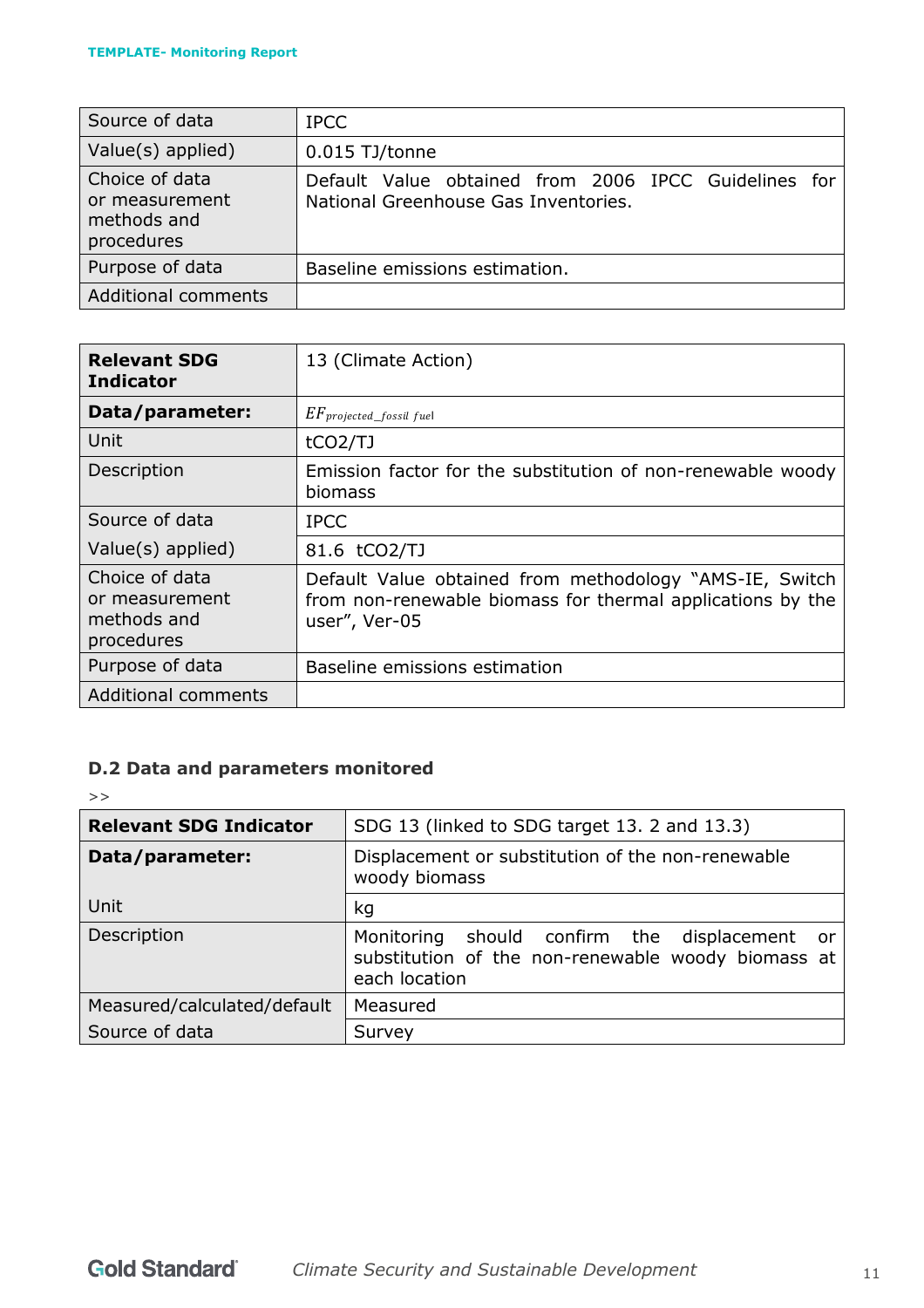| Value(s) of monitored                     |                                                                                                                                                                                 |                                                                                                         |                                                            |                                                          |       |
|-------------------------------------------|---------------------------------------------------------------------------------------------------------------------------------------------------------------------------------|---------------------------------------------------------------------------------------------------------|------------------------------------------------------------|----------------------------------------------------------|-------|
| parameter                                 | <b>Size</b>                                                                                                                                                                     | <b>Before</b><br>installation of<br><b>Biogas</b><br>plants(Dy)                                         | After<br>installation<br><b>Biogas</b><br>of<br>plants(Py) | Amount<br><sub>of</sub><br>firewood<br>displaced<br>(By) |       |
|                                           | 2m3                                                                                                                                                                             | 230                                                                                                     | 23                                                         | 207                                                      |       |
|                                           | 3 <sub>m3</sub>                                                                                                                                                                 | 334                                                                                                     | 36                                                         | 298                                                      |       |
|                                           | 4m <sub>3</sub>                                                                                                                                                                 | 434                                                                                                     | 43                                                         | 391                                                      |       |
|                                           | 6m3                                                                                                                                                                             | 650                                                                                                     | 43.5                                                       | 606.5                                                    |       |
| Monitoring equipment                      | Not Applicable                                                                                                                                                                  |                                                                                                         |                                                            |                                                          |       |
| Measuring/reading/recording<br>frequency: | At least once every two years (biennial).<br>Previous monitoring: June 2020<br>Present monitoring: March 2021                                                                   |                                                                                                         |                                                            |                                                          |       |
| Calculation method<br>(if applicable):    | Not Applicable                                                                                                                                                                  |                                                                                                         |                                                            |                                                          |       |
| QA/QC procedures:                         | Third party survey conducted covering the monitoring<br>Samples are selected considering<br>90/10<br>period.<br>confidence precision and following UNFCCC sampling<br>standard. |                                                                                                         |                                                            |                                                          |       |
| Purpose of data:                          | Baseline emissions estimation                                                                                                                                                   |                                                                                                         |                                                            |                                                          |       |
| <b>Additional comments:</b>               | annual                                                                                                                                                                          | Annual monitoring is followed and maintained. The<br>reporting<br>principle and requirement version 1.2 | also meets GS4GG                                           | rule                                                     | under |

| <b>Relevant SDG Indicator</b>             | SDG 13 (linked to SDG target 13. 2 and 13.3)                                                                                                                 |  |  |  |
|-------------------------------------------|--------------------------------------------------------------------------------------------------------------------------------------------------------------|--|--|--|
| Data/parameter:                           | Checking of sampled biogas plants                                                                                                                            |  |  |  |
| Unit                                      | $\frac{0}{0}$                                                                                                                                                |  |  |  |
| Description                               | Monitoring consist of checking of representative<br>sample, to ensure that biodidgesters operating or are<br>replaced by an equivalent in service appliance. |  |  |  |
| Measured/calculated/default               | Calculated                                                                                                                                                   |  |  |  |
| Source of data                            | Survey                                                                                                                                                       |  |  |  |
| Value(s) of monitored<br>parameter        | 100%. All sampled bio-digesters found operational<br>during survey. Therefore, 100% plants are in operation<br>during the monitoring period.                 |  |  |  |
| Monitoring equipment                      | Not Applicable                                                                                                                                               |  |  |  |
| Measuring/reading/recording<br>frequency: | At least once every two years (biennial)<br>Previous monitoring: June 2020<br>Present monitoring: March 2021                                                 |  |  |  |
| Calculation method<br>(if applicable):    | Not Applicable                                                                                                                                               |  |  |  |
| QA/QC procedures:                         | Third party survey conducted covering the monitoring<br>period.                                                                                              |  |  |  |
| Purpose of data:                          | Baseline emissions estimation                                                                                                                                |  |  |  |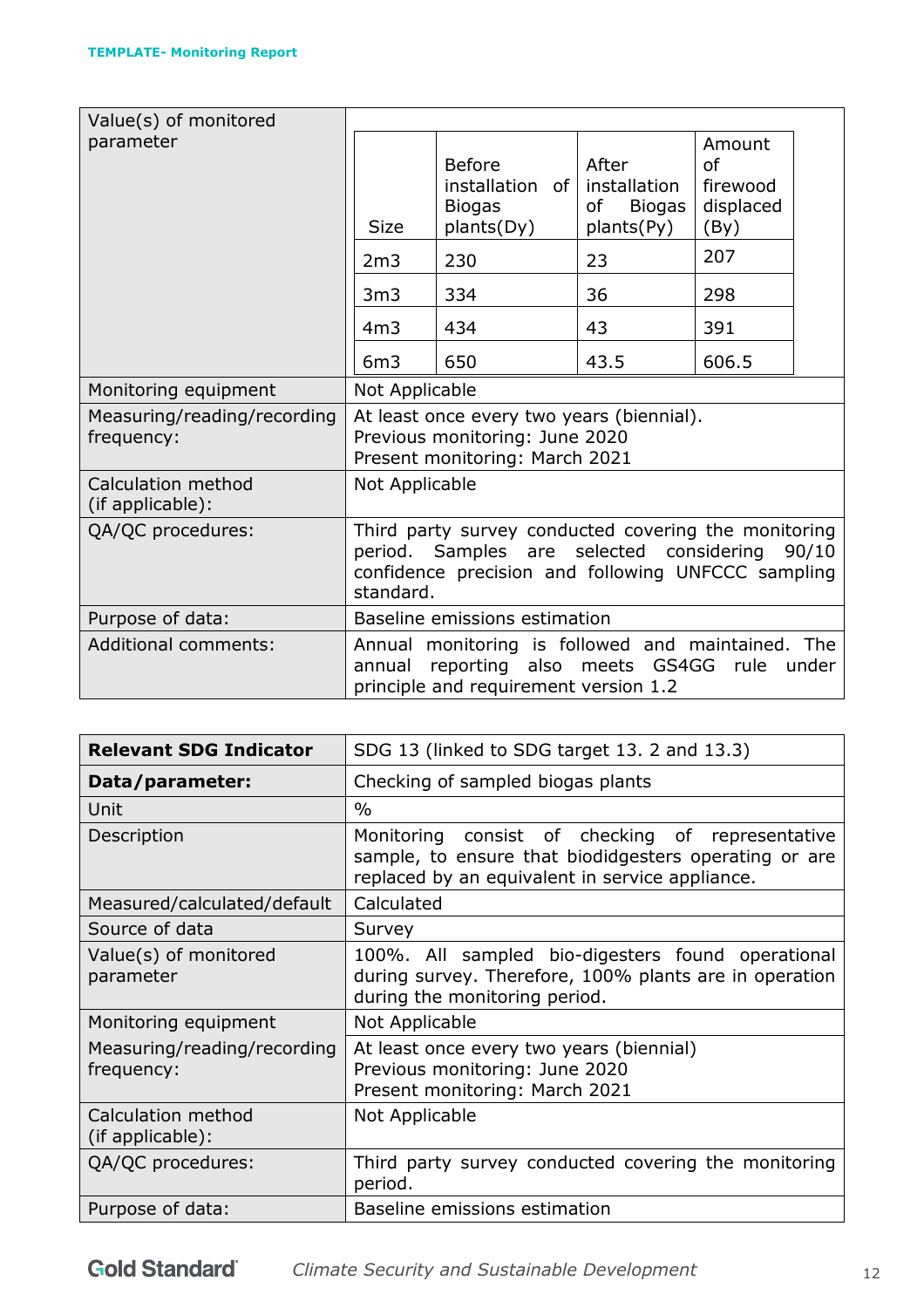| Additional comments: | Annual monitoring is followed and maintained. The |  |  |  |
|----------------------|---------------------------------------------------|--|--|--|
|                      | annual reporting also meets GS4GG rule under      |  |  |  |
|                      | principle and requirement version 1.2             |  |  |  |

| <b>Relevant SDG Indicator</b>             | SDG 13 (linked to SDG target 13. 2 and 13.3)                                                                                                                                                                                                                                                                                               |
|-------------------------------------------|--------------------------------------------------------------------------------------------------------------------------------------------------------------------------------------------------------------------------------------------------------------------------------------------------------------------------------------------|
| Data/parameter:                           | Amount of firewood saved under the project activity<br>that is used by non-project households/users                                                                                                                                                                                                                                        |
| Unit                                      | Tonne/year                                                                                                                                                                                                                                                                                                                                 |
| Description                               | In order to assess the leakages specified under<br>paragraph 10 of AMS IE, version 05, monitoring shall<br>include data on the amount of woody biomass saved<br>under the project activity that is used by non-project<br>households/users (who previously used renewable<br>energy sources).                                              |
| Measured/calculated/default               | Calculated                                                                                                                                                                                                                                                                                                                                 |
| Source of data                            | Survey                                                                                                                                                                                                                                                                                                                                     |
| Value(s) of monitored<br>parameter        | During this monitoring period leakage is accounted<br>considering default factor as per applied methodology.<br>Hence, survey did not capture the parameter. This<br>applicable for<br>accounting<br>parameter<br>is<br>leakage<br>emissions which is accounted applying default leakage<br>factor (0.95) during this monitoring parameter |
| Monitoring equipment                      | Not Applicable                                                                                                                                                                                                                                                                                                                             |
| Measuring/reading/recording<br>frequency: | Not applicable                                                                                                                                                                                                                                                                                                                             |
| Calculation method<br>(if applicable):    | Not Applicable                                                                                                                                                                                                                                                                                                                             |
| QA/QC procedures:                         | Since, default approach is applied as per methodology,<br>no QA/QC is applicable.                                                                                                                                                                                                                                                          |
| Purpose of data:                          | Leakage estimation                                                                                                                                                                                                                                                                                                                         |
| <b>Additional comments:</b>               | Annual monitoring is followed and maintained. The<br>annual reporting also meets GS4GG rule under<br>principle and requirement version 1.2                                                                                                                                                                                                 |

| <b>Relevant SDG Indicator</b> | SDG 3 (linked to SDG target 3.9)                                                                                                                                                                                                                                                                                                       |
|-------------------------------|----------------------------------------------------------------------------------------------------------------------------------------------------------------------------------------------------------------------------------------------------------------------------------------------------------------------------------------|
| Data/parameter:               | Air quality                                                                                                                                                                                                                                                                                                                            |
| Unit                          | Qualitative                                                                                                                                                                                                                                                                                                                            |
| Description                   | Improvement in air quality                                                                                                                                                                                                                                                                                                             |
| Measured/calculated/default   | Response is calculated in percentage terms. Survey<br>considered 77 end users. Response from each user on<br>ambient air quality and impact on health post project<br>activity was asked and positive feedback is considered<br>during the monitoring period. The results are given<br>below and also in emission reduction worksheet. |
| Source of data                | Sampling survey/annual usage survey/monitoring<br>survey                                                                                                                                                                                                                                                                               |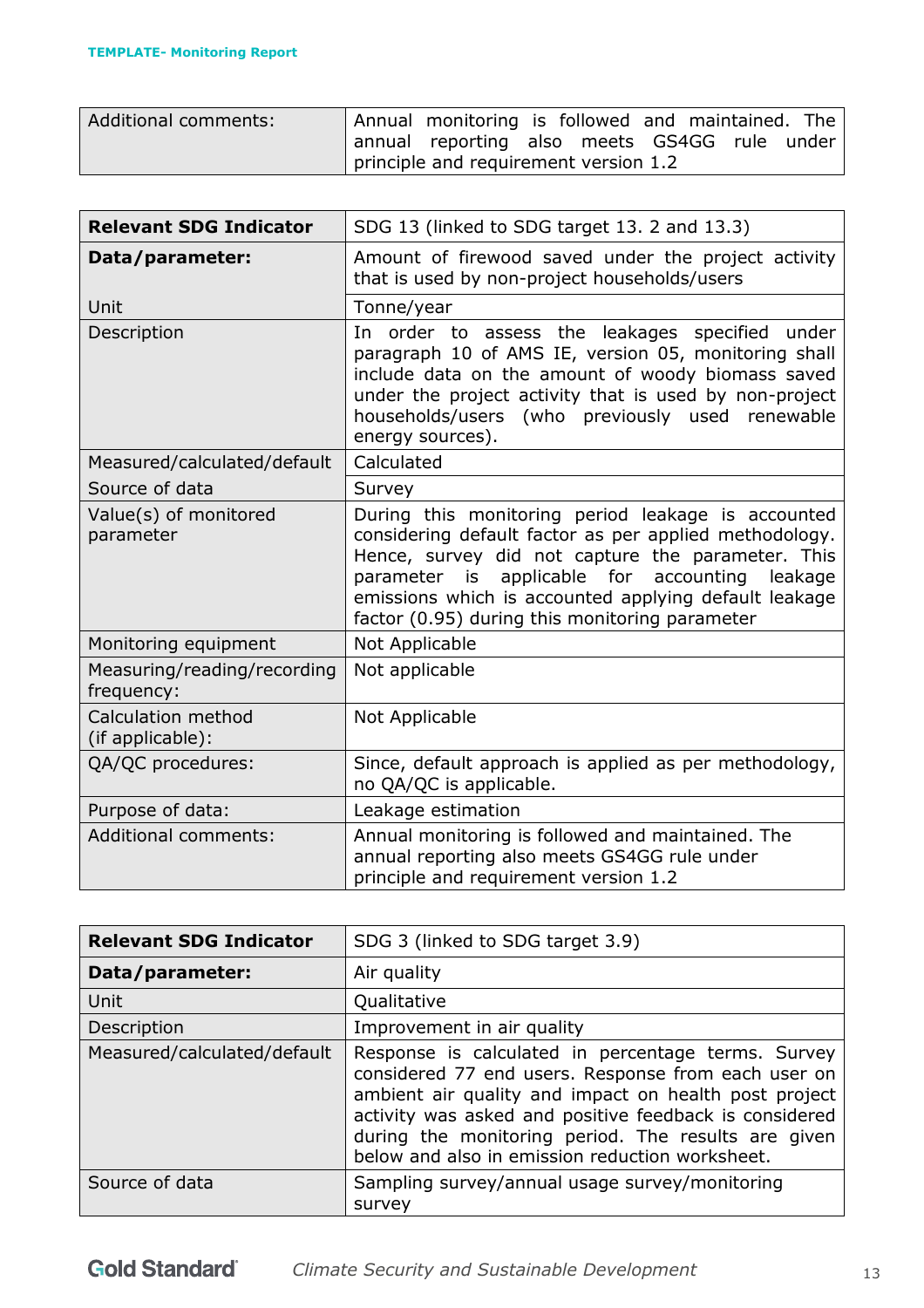| Value(s) of monitored<br>parameter        | 100% users positively responded.                                                                                                                                                                              |
|-------------------------------------------|---------------------------------------------------------------------------------------------------------------------------------------------------------------------------------------------------------------|
| Monitoring equipment                      | Not Applicable                                                                                                                                                                                                |
| Measuring/reading/recording<br>frequency: | Annual<br>Previous monitoring: June 2020<br>Present monitoring: March 2021                                                                                                                                    |
| Calculation method<br>(if applicable):    | Not Applicable                                                                                                                                                                                                |
| QA/QC procedures:                         | party survey was conducted to check the<br>Third<br>functionality rate of biogas plants during the monitoring<br>period and if the biogas plants are functional, this<br>confirms the air quality is improved |
| Purpose of data:                          | SD impact assessment                                                                                                                                                                                          |
| <b>Additional comments:</b>               | Annual monitoring is followed and maintained. The<br>annual reporting also meets GS4GG rule under<br>principle and requirement version 1.2                                                                    |

| <b>Relevant SDG Indicator</b>             | SDG 3 (linked to SDG target 3.9)                                                                                                                                                                                                                                                                                                                                                                                                                                                                                            |
|-------------------------------------------|-----------------------------------------------------------------------------------------------------------------------------------------------------------------------------------------------------------------------------------------------------------------------------------------------------------------------------------------------------------------------------------------------------------------------------------------------------------------------------------------------------------------------------|
| Data/parameter:                           | Livelihood of poor                                                                                                                                                                                                                                                                                                                                                                                                                                                                                                          |
| Unit                                      | <b>Numbers</b>                                                                                                                                                                                                                                                                                                                                                                                                                                                                                                              |
| Description                               | Number of families have access to effective waste<br>management system (biogas system) under the project                                                                                                                                                                                                                                                                                                                                                                                                                    |
| Measured/calculated/default               | Measured                                                                                                                                                                                                                                                                                                                                                                                                                                                                                                                    |
| Source of data                            | Survey. Survey to ensure number of project biogas<br>system in operation which ensures the number of<br>families accessed to effective waste management<br>system which in term justifies that livelihood of those<br>families are improved. Prior to the project activity cow<br>dung was left to decay in the open areas without<br>proper handling. This causes bad odour and was<br>breeding ground for flies and mosquitoes. As a result of<br>which chances of diseases like malaria and other<br>diseases were high. |
| Value(s) of monitored<br>parameter        | 12,390 families continue to utilize waste effectively.<br>100% users reported improved in livelihood due to the<br>project activity.                                                                                                                                                                                                                                                                                                                                                                                        |
| Monitoring equipment                      | Not applicable                                                                                                                                                                                                                                                                                                                                                                                                                                                                                                              |
| Measuring/reading/recording<br>frequency: | Annual<br>Previous monitoring: June 2020<br>Present monitoring: March 2021                                                                                                                                                                                                                                                                                                                                                                                                                                                  |
| Calculation method<br>(if applicable):    | Not applicable                                                                                                                                                                                                                                                                                                                                                                                                                                                                                                              |
| QA/QC procedures:                         | Survey was conducted to check the proper functioning<br>of sampled biodigesters utilizing cow dung& other<br>organic waste as feed                                                                                                                                                                                                                                                                                                                                                                                          |
| Purpose of data:                          | <b>SD Assessment</b>                                                                                                                                                                                                                                                                                                                                                                                                                                                                                                        |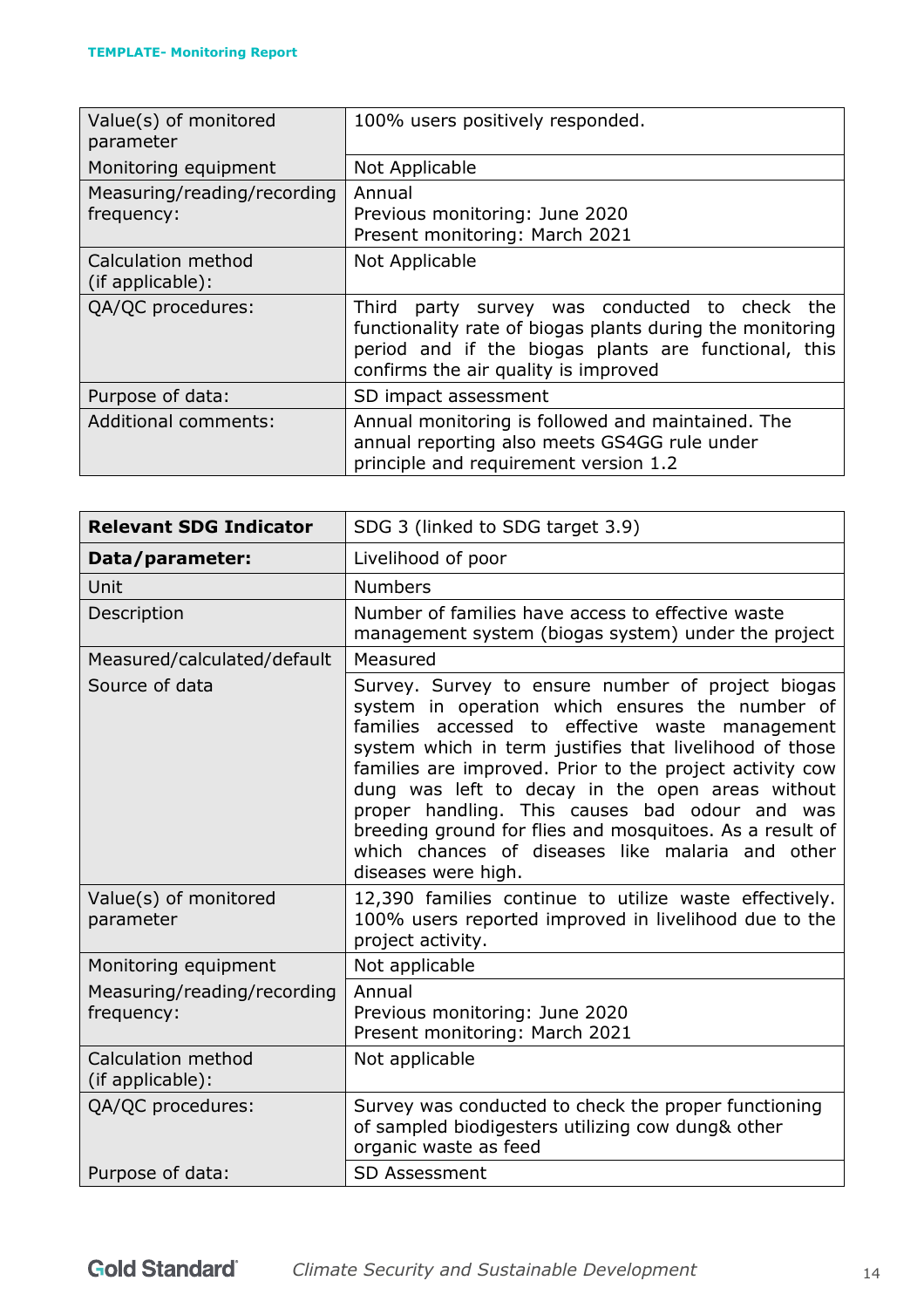| Additional comments: | Annual monitoring is followed and maintained. The<br>annual reporting also meets GS4GG rule under<br>principle and requirement version 1.2 |
|----------------------|--------------------------------------------------------------------------------------------------------------------------------------------|
|----------------------|--------------------------------------------------------------------------------------------------------------------------------------------|

| <b>Relevant SDG Indicator</b>             | SDG 7 (linked to SDG target 7.1 and 7.2)                                                                                                                         |
|-------------------------------------------|------------------------------------------------------------------------------------------------------------------------------------------------------------------|
| Data/parameter:                           | Access to clean and affordable energy                                                                                                                            |
| Unit                                      | <b>Numbers</b>                                                                                                                                                   |
| Description                               | Number of biogas system operational under the project<br>activity                                                                                                |
| Measured/calculated/default               | Sample survey to confirm if project biogas systems are<br>operational. Operational status confirms that the users<br>are accessed to affordable and clean energy |
| Source of data                            | Survey                                                                                                                                                           |
| Value(s) of monitored<br>parameter        | All 12,390 biogas plants are working. 100% users<br>agree that biogas digester is clean and affordable<br>energy source compared to other available options.     |
| Monitoring equipment                      | Not Applicable                                                                                                                                                   |
| Measuring/reading/recording<br>frequency: | Annual<br>Previous monitoring: June 2020<br>Present monitoring: March 2021                                                                                       |
| Calculation method<br>(if applicable):    | N/A                                                                                                                                                              |
| QA/QC procedures:                         | Third party survey conducted covering the monitoring<br>period                                                                                                   |
| Purpose of data:                          | <b>SD Assessment</b>                                                                                                                                             |
| <b>Additional comments:</b>               | Annual monitoring is followed and maintained. The<br>annual reporting also meets GS4GG rule under<br>principle and requirement version 1.2                       |

| <b>Relevant SDG Indicator</b> | SDG 3 (linked to SDG target 3.9)                                                                                                                                                                                                                                                                        |
|-------------------------------|---------------------------------------------------------------------------------------------------------------------------------------------------------------------------------------------------------------------------------------------------------------------------------------------------------|
| Data/parameter:               | Quantitative employment and income generation                                                                                                                                                                                                                                                           |
| Unit                          | <b>Numbers</b>                                                                                                                                                                                                                                                                                          |
| Description                   | Number of employment generation and income from<br>the project activity                                                                                                                                                                                                                                 |
| Measured/calculated/default   | Monitoring shall provide exact number of employment<br>generated due to the project activity beyond the<br>project and other employment/jobs created due to the<br>project activity (as an effect generated in design,<br>construction, distribution or start-up or<br>decommissioning of the project). |
| Source of data                | Project Participant/Project proponent                                                                                                                                                                                                                                                                   |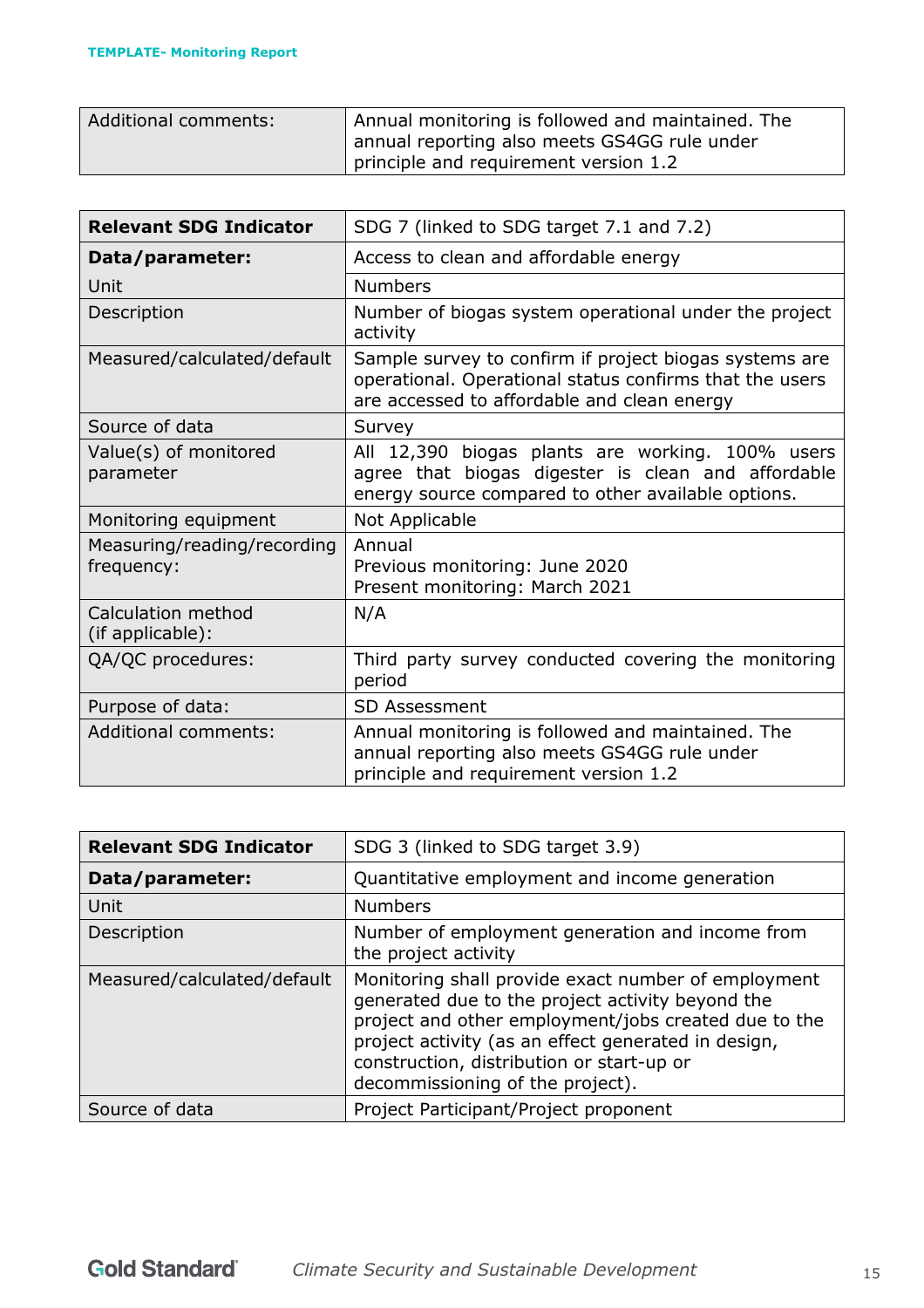| Value(s) of monitored<br>parameter        | At present 20 jobs are created at various hierarchy<br>level like Supervisors, local<br>technicians and mesons. The 20 employees are created<br>during previous years and not created during this<br>monitoring period. There is no change in staff during<br>monitoring period. The list of employees<br>the<br>responsible for the project is submitted to verification<br>team. |
|-------------------------------------------|------------------------------------------------------------------------------------------------------------------------------------------------------------------------------------------------------------------------------------------------------------------------------------------------------------------------------------------------------------------------------------|
| Monitoring equipment                      | Not Applicable                                                                                                                                                                                                                                                                                                                                                                     |
| Measuring/reading/recording<br>frequency: | Annual<br>Previous monitoring: June 2020<br>Present monitoring: March 2021                                                                                                                                                                                                                                                                                                         |
| Calculation method<br>(if applicable):    | N/A                                                                                                                                                                                                                                                                                                                                                                                |
| QA/QC procedures:                         | Payment receipt/ employment record etc.                                                                                                                                                                                                                                                                                                                                            |
| Purpose of data:                          | <b>SD Assessment</b>                                                                                                                                                                                                                                                                                                                                                               |
| <b>Additional comments:</b>               | Annual monitoring is followed and maintained. The<br>annual reporting also meets GS4GG rule under<br>principle and requirement version 1.2                                                                                                                                                                                                                                         |

#### **Continuous input/grievance mechanism**:

During the monitoring period no negative comment/input received from the stakeholders. The inputs are minor problems related to biogas operation which were rectified within very short span of time. Records of input registry was shown to the verification team.

#### **D.3. Comparison of monitored parameters with last monitoring period**

| <b>Data/Parameter</b>                                     | Value obtained in this<br>monitoring period               | <b>Value obtained last</b><br>monitoring period |
|-----------------------------------------------------------|-----------------------------------------------------------|-------------------------------------------------|
| Displacement or substitution of                           |                                                           |                                                 |
| the<br>non-renewable<br>biomass**                         | woody Average 36.37 kg/HH/month Average 18.75 kg/HH/month |                                                 |
| Checking of sampled biogas<br>plants (Operational status) | 100%                                                      | 100%                                            |
| Air quality                                               | 100%                                                      | 100%                                            |
| Livelihood of poor                                        | 100%                                                      | 95%                                             |
| Access to clean energy                                    | 100%                                                      | 100%                                            |

\*\*The survey result showed firewood consumption was high during the period May 2020 to May 2021 compared to previous monitoring survey. Due to COVID-19 impact, the time spend at home remained high during the monitoring period which might have resulted high energy demand or excess firewood consumption which otherwise could have been avoided. Although this interpretation is from project proponent's perspective and did not include under the scope of the survey. Project proponent considered the survey result in emission reduction calculation.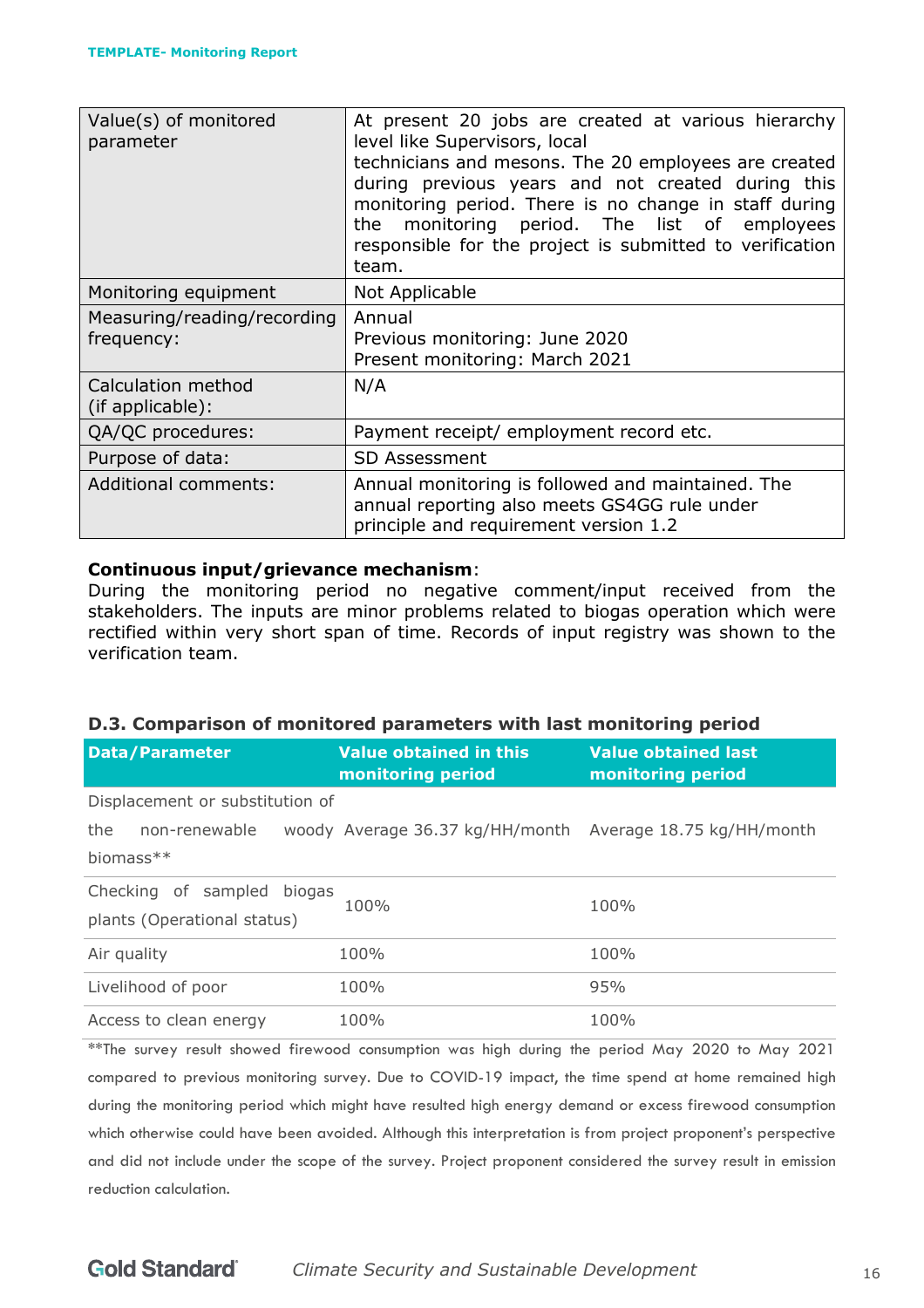#### **D.4. Implementation of sampling plan**

>> As per AMS I E, version 05 - A statistically valid sample where the systems are deployed is selected. As per GUIDELINES FOR SAMPLING AND SURVEYS FOR CDM PROJECT ACTIVITIES AND PROGRAMME OF ACTIVITIES, EB 69, Annex-5, the project proponent chooses simple random sampling. In this crediting period 90% confidence interval and a 10% margin of error requirement was considered for the sampled parameters. Details given below:

#### For Annual survey:

90% confidence level with 10% precision error has been considered to calculate the sample size.

90% confidence level with 10% precision error and 0.8 as proportion has been considered. As all 12,390 plants included in project activity were installed by Dec 2011. Third party survey was conducted to check the functionality rate of biogas plants.

Formula used has been given below:

$$
n \ge \frac{1.645^2 N \times p(1-p)}{(N-1)\times 0.1^2 \times p^2 + 1.645^2 p(1-p)}
$$

Where

| Total number of households (12390)<br>N |  |
|-----------------------------------------|--|
|-----------------------------------------|--|

Our expected proportion (0.80). It has been

- P assumed that 80% of the plants would be functional considering previous survey results where 100% plants were functional
- 1.64 Represents the 90% confidence required
- 0.1 Represents the 10% relative precision

As per the formula, for current monitoring period 67 households are required to survey. However, on a conservative side, the surveyor took 77 bio-digesters for survey as given below:

| Capacity (m3)                          |      | 3    |     |       |       |
|----------------------------------------|------|------|-----|-------|-------|
| Number(N)                              | 5198 | 7026 | 143 | 23    | 12390 |
| Share in total number<br>capacity wise | 42%  | 57%  | 1%  | 0.19% | 100%  |
| Required Samples for<br>survey         | 28   | 38   |     | 0.12  | 67    |
| Actual Samples taken<br>for survey     | 30   | 40   |     |       | 77    |

Household selection: The list of project biogas plants are segregated respective to its size and a random number is assigned for each biogas plant. Then random sample number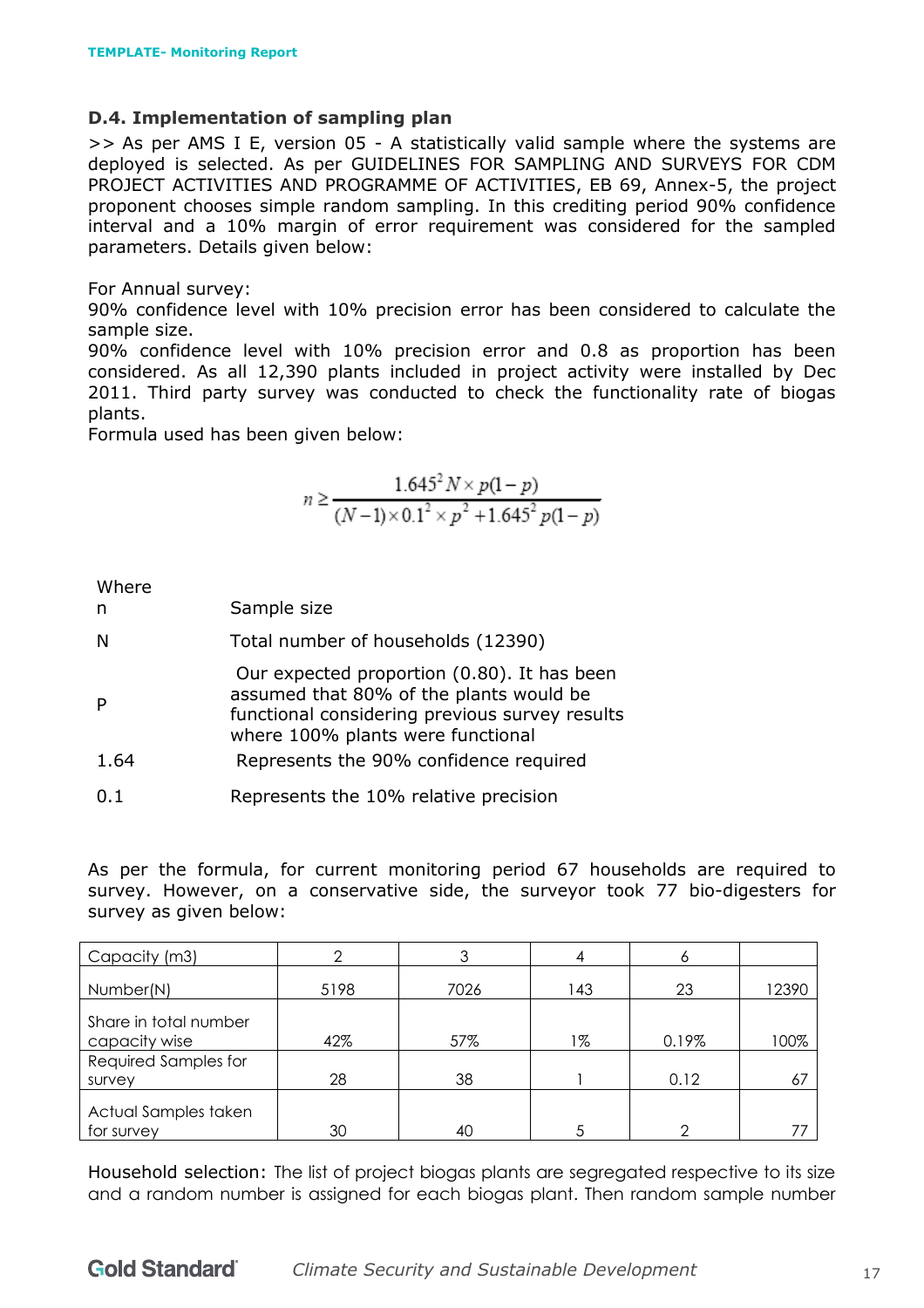generator [\(https://stattrek.com/statistics/random-number-generator.aspx\)](https://stattrek.com/statistics/random-number-generator.aspx) is used to get the required samples for each of the biogas size as per above table.

Achieved precision:

For the proportional parameter (operational fraction of biogas systems) the sample result showed 100% operational and hence desired precision has been achieved.

For mean vale parameters i.e. average fuel wood consumption post biogas usage the achieved precision for all sizes of biogas plants are as below:

| Size of biogas plants | Number of samples | Achieved precision |
|-----------------------|-------------------|--------------------|
| 2m3                   | 30                | 8.7%               |
| 3 <sub>m3</sub>       | 40                | 6.0%               |
| 4m3                   |                   | 5.5%               |
| 6m3                   |                   | 6.5%               |

<span id="page-17-0"></span>SECTION E. CALCULATION OF SDG IMPACTS

#### **E.1. Calculation of baseline value or estimation of baseline situation of each SDG Impact**

>> SDG Indicator 13:

Baseline Emissions:

The amount of firewood consumed in absence of the project activity accounts the baseline emissions. And amount of firewood saved due to the project activity results the emission reductions. Therefore, annual emission reductions (ERy) in tCO2, during each year of the crediting period are expressed as follows:

 $ER_{y} = B_{y} * f_{NRB,y} * NCV_{biomass} * EF_{projected fossilfuel}$ 

 $E$ Ry = Emission reductions during the year y in tCO2e

 $By =$  Quantity of woody biomass that is substituted or displaced in tonnes  $fNRB$ ,  $y =$  Fraction of woody biomass used in the absence of the project activity in year y that can be established as non-renewable biomass using survey methods or government data or approved default country specific fraction of nonrenewable woody biomass (fNRB) values available on the CDM website

 $NCV$ biomass = Net calorific value of the non-renewable woody biomass that is substituted (IPCC default for wood fuel, 0.015 TJ/tonne)

EFprojected fossilfuel  $=$  Emission factor for the substitution of non-renewable woody biomass by similar consumers. Use a value of 81.6 tCO2/TJ

By is determined by using the following option:

• Calculated as the product of the number of appliances multiplied by the estimate of average annual consumption of woody biomass per appliance (tonnes/year); This is estimated using survey methods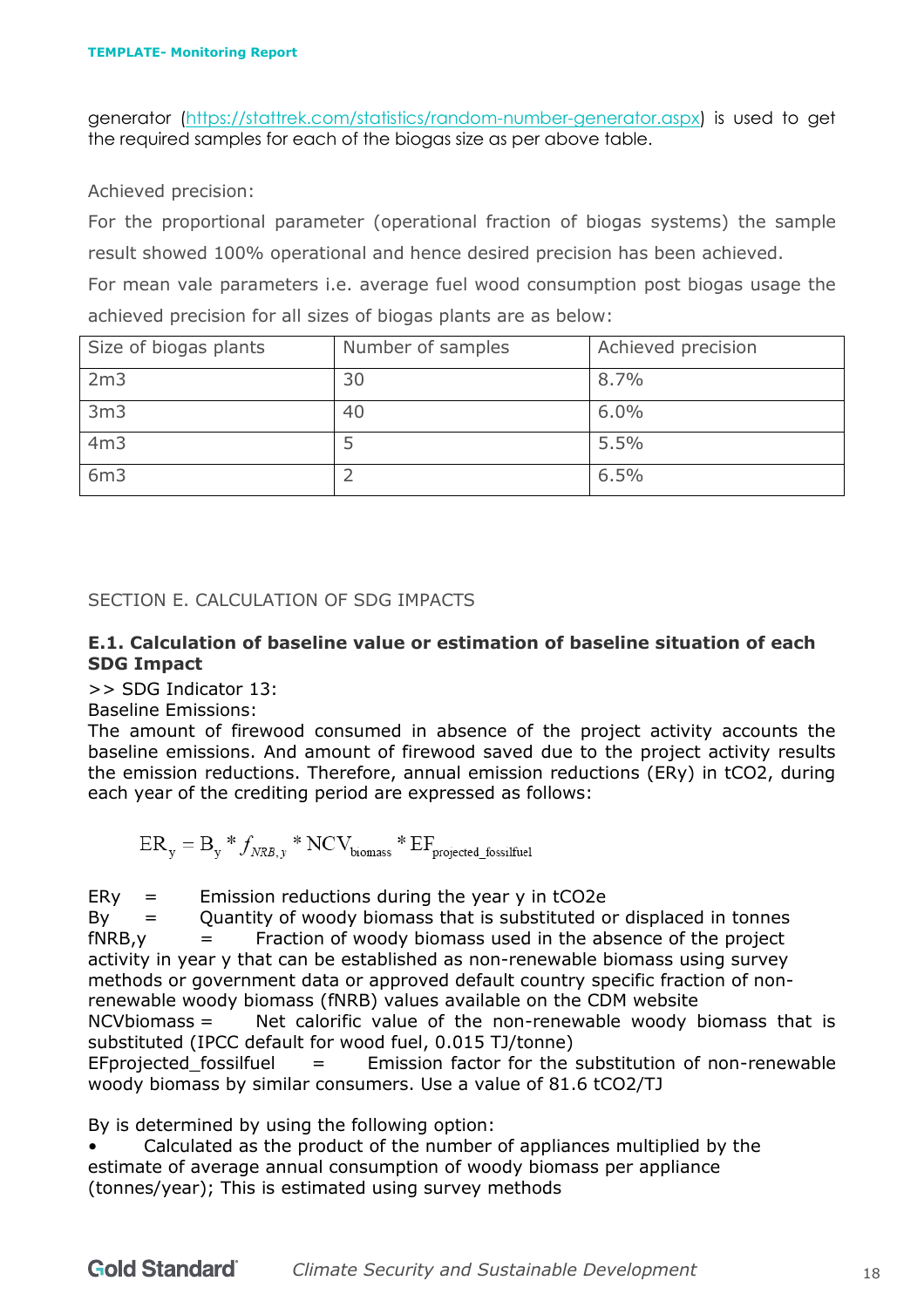| Size(m3) | <b>Before</b><br>installation of<br><b>Biogas</b><br>plants(fixed for<br>baseline) | After<br>installation of<br><b>Biogas</b><br>plants(Py) | Amount of<br>firewood<br>displaced (By) | Total<br>firewood<br>(tonne/year) |
|----------|------------------------------------------------------------------------------------|---------------------------------------------------------|-----------------------------------------|-----------------------------------|
|          | 230                                                                                | 23                                                      | 207                                     | 12912                             |
| 3        | 334                                                                                | 36                                                      | 298                                     | 25,125                            |
| 4        | 434                                                                                | 43                                                      | 391                                     | 671                               |
| 6        | 650                                                                                | 43.5                                                    | 606.5                                   | 167                               |
| Total    |                                                                                    |                                                         |                                         | 38,875                            |

Amount of Firewood replaced (kg/month) by each plant (As per Survey Report)

*Therefore,*

 $ER_{y} = B_{y} * f_{NRB,y} * NCV_{biomass} * EF_{projected fossilfuel}$ 

 $=$  38,875  $*$  93%  $*$  0.015  $*$  81.6  $= 44,025.26$  tCO2.

SDG 3: For 'Improvement in health and decrease in illness' the baseline situation is poor due to firing of firewood which generates smoke (poor air quality) and leads to health problems pertaining to smoke. Under livelihood of poor in the baseline scenario, cattle dung was not managed to dispose or use leading to foul smell and unhygienic scenario. For 'quantitative employment and income generation' there was no employment needed to continue the use of firewood in cooking practice in the baseline situation. Survey considered 77 end users. Response from each user on ambient air quality and impact on health post project activity was asked and positive feedback is considered during the monitoring period. The results are given in D.2 of this report and also in emission reduction worksheet.

SDG 7: For 'access to affordable and clean energy services' the baseline scenario can be described as poor due to that fact that firewood based cooking practice is not considered a clean source of energy and less efficient leading of high firewood consumption for desired energy.

#### **E.2. Calculation of project value or estimation of project situation of each SDG Impact**

>> SDG Indicator 13:

Project emissions: As per the PDD and applied methodology project emissions from the project activity is already accounted while arriving By value. Therefore, a separate calculation of project emission is not required.

SDG 3: For 'Improvement in health and decrease in illness' a qualitative assessment was done through third party survey and results from end users response shows that health problems related to smoke is reduced. Under waste management, cattle dung being used in digester and slurry coming out the digester is applied as manure in fields which is leading to improved management of cattle dung. 100% users reported positive impact in air quality and 95% users reported positive impact on health from smoke related diseases. Also 100% users reported improved waste management (cattle dung) due to the project activity.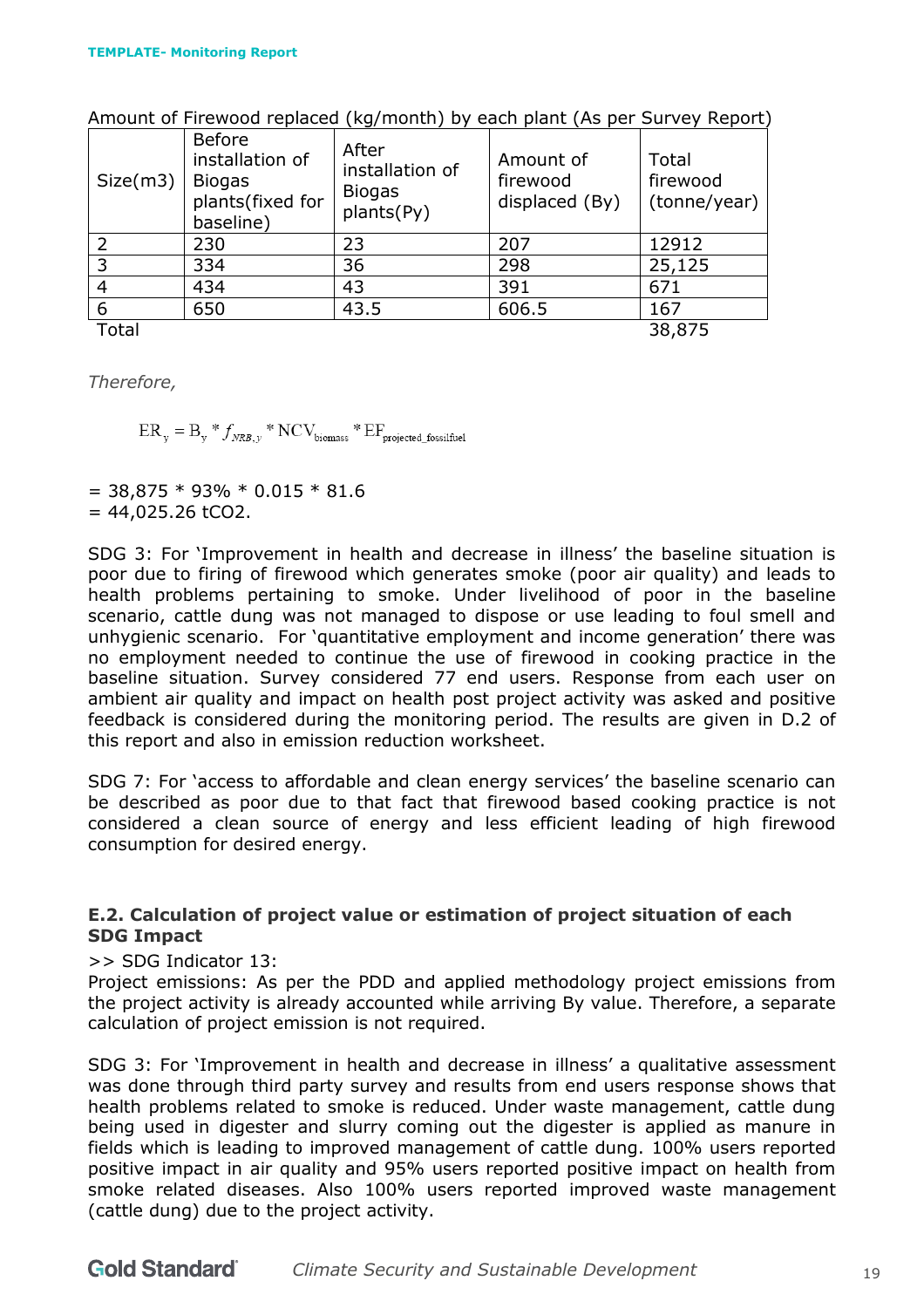SDG 7: For 'access to affordable and clean energy services' the survey result shows that all surveyed plants are in operation which justifies that all project plants are in operation during the monitoring period. This means that the project leads to clean energy services to the users. 100% users agree that biogas digester is clean and affordable energy source compared to other available options.

#### **E.3. Calculation of leakage**

 $>$ 

SDG 13:

In line with the applied methodology and PDD, By is multiplied with 0.95 to account leakage. Therefore, the net benefit is  $= 44,025.26 * 0.95 = 41,823$  tCO2e (round down value).

SDG 3: For 'Improvement in health and decrease in illness' a qualitative assessment was done through third party survey and results from end users response shows that health problems related to smoke is reduced. During the monitoring period 20 employments are retained as previous year due the project activity. Under waste management, cattle dung being used in digester and slurry coming out the digester is applied as manure in fields which is leading to improved management of cattle dung.

SDG 7: For 'access to affordable and clean energy services' the survey result shows that all surveyed plants are in operation which justifies that all project plants are in operation during the monitoring period. This means that the project leads to clean energy services to the users.

| <b>SDG</b>       |    | <b>SDG Impact</b>                           | <b>Baseline Leakage Net</b><br>estimate estimat benefit | e        |                 |
|------------------|----|---------------------------------------------|---------------------------------------------------------|----------|-----------------|
| <b>SDG</b><br>13 |    | <b>Climate Change (Emission reductions)</b> | 44,025                                                  | 2,202    | 41,823          |
|                  |    |                                             | $100\%$ users                                           |          | $100\%$ users   |
|                  | 4. | Air quality                                 | affected with                                           |          | reported        |
|                  | 5. | Livelihood of poor                          | poor indoor air                                         | Positive | positive impact |
| SDG <sub>3</sub> | 6. | Quantitative employment and income          | quality, poor                                           | impact   | in air quality  |
|                  |    | generation                                  | waste                                                   |          | and 95% users   |
|                  |    |                                             | management                                              |          | reported        |

#### **E.4. Calculation of net benefits or direct calculation for each SDG Impact**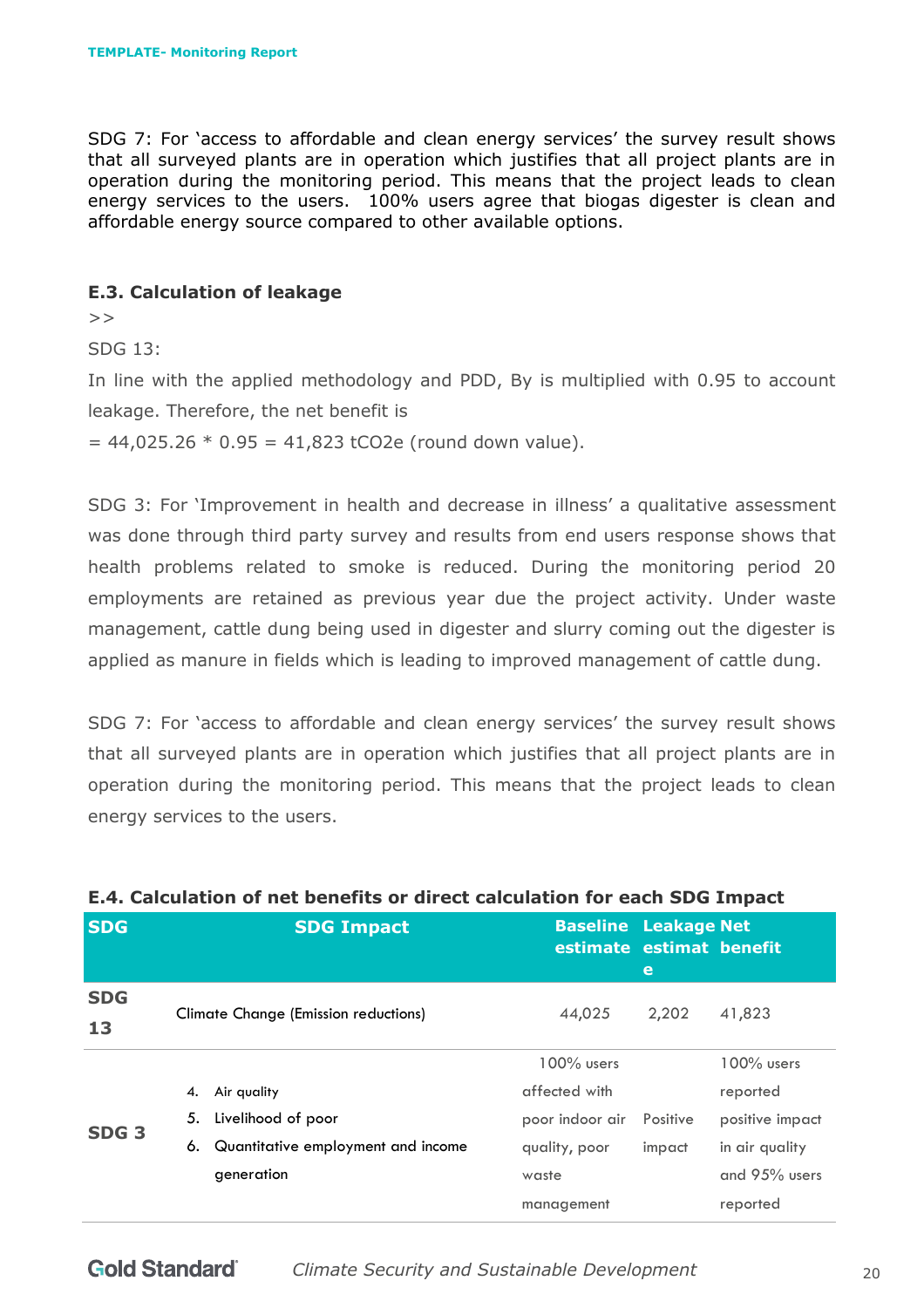|                  |                                       | (cattle dung) and |          | positive impact   |
|------------------|---------------------------------------|-------------------|----------|-------------------|
|                  |                                       | no employment     |          | on health from    |
|                  |                                       | generation.       |          | smoke related     |
|                  |                                       |                   |          | diseases. Also    |
|                  |                                       |                   |          | 100% users        |
|                  |                                       |                   |          | reported          |
|                  |                                       |                   |          | improved waste    |
|                  |                                       |                   |          | management        |
|                  |                                       |                   |          | (cattle dung) due |
|                  |                                       |                   |          | to the project    |
|                  |                                       |                   |          | activity          |
|                  |                                       |                   |          | 100% users        |
|                  |                                       |                   |          | agree that        |
|                  |                                       | 100% users        |          | biogas digester   |
|                  |                                       | were using        | Positive | is clean and      |
| SDG <sub>7</sub> | Access to clean and affordable energy | firewood which    | impact   | affordable        |
|                  |                                       | is not a clean    |          | energy source     |
|                  |                                       | source of energy  |          | compared to       |
|                  |                                       |                   |          | other available   |
|                  |                                       |                   |          | options           |

# **E.5. Comparison of actual SDG Impacts with estimates in approved PDD**

| <b>SDG</b> | <b>Values estimated</b><br>in ex ante<br>calculation of<br>approved PDD<br>for this monitoring<br>period                       | <b>Actual values<sup>1</sup>achieved</b><br>during this monitoring<br>period                                                                             |  |  |  |  |
|------------|--------------------------------------------------------------------------------------------------------------------------------|----------------------------------------------------------------------------------------------------------------------------------------------------------|--|--|--|--|
| 13         | 48,551 tCO <sub>2</sub> e                                                                                                      | 41,823 tCO <sub>2</sub> e                                                                                                                                |  |  |  |  |
| 3          | 100% users affected with<br>poor indoor air quality, poor<br>waste management (cattle<br>dung) and no employment<br>generation | 100%<br>reported<br>users<br>positive impact in air quality<br>and 95% users<br>reported<br>impact on health<br>positive<br>from smoke related diseases. |  |  |  |  |

<sup>1</sup>Whenever emission reductions are capped, both the original and capped values used for calculations must be transparently reported. Use brackets to denote original values.

 $\overline{a}$ 

*Climate Security and Sustainable Development* 21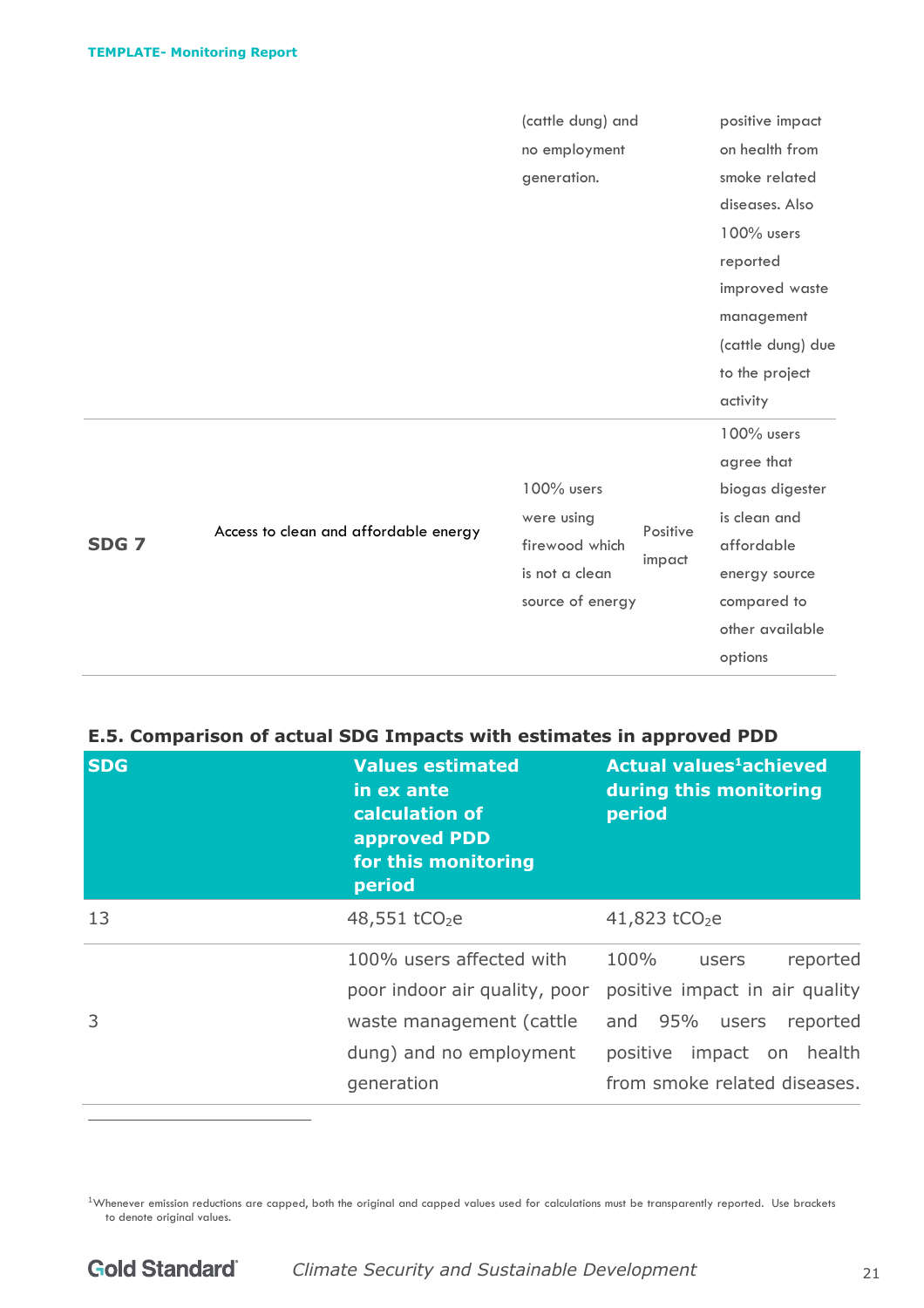7

Also 100% users reported improved waste management (cattle dung) due to the project activity

 $100\%$  users were firewood which is not a clean affordable energy source source of energy 100% users agree that using biogas digester is clean and compared to other available options

E.5.1. Explanation of calculation of value estimated ex ante calculation of approved PDD for this monitoring period

>> As per registered PDD, annual emission reductions from the project activity is 48,551 tCO2e. Current monitoring period also covers one year and hence ex-ante estimation for this monitoring period is  $48,551$  tCO<sub>2</sub>e.

### **E.6. Remarks on increase in achieved SDG Impacts from estimated value in approved PDD**

>> Decrease in emission reduction is due to firewood consumption by households during non-operational period.

# <span id="page-21-0"></span>SECTION F. SAFEGUARDS REPORTING

>> As per approved GS4GG transition Annex of the project, no safeguarding principles are required to be monitored. Moreover, the safeguarding principles are not adversely affected by the project activity. The project has been appropriately aligned with the safeguarding principles.

# <span id="page-21-1"></span>SECTION G. STAKEHOLDER INPUTS AND LEGAL DISPUTES

#### **G.1. List all Inputs and Grievances which have been received via the Continuous Input and Grievance Mechanism together with their respective responses/mitigations.**

>>All grievances were related to minor repair issues of biogas systems which were resolved within 1-2 days and as per survey result the emission reductions are conservatively claimed. Dedicated field coordinators are responsible cluster wise and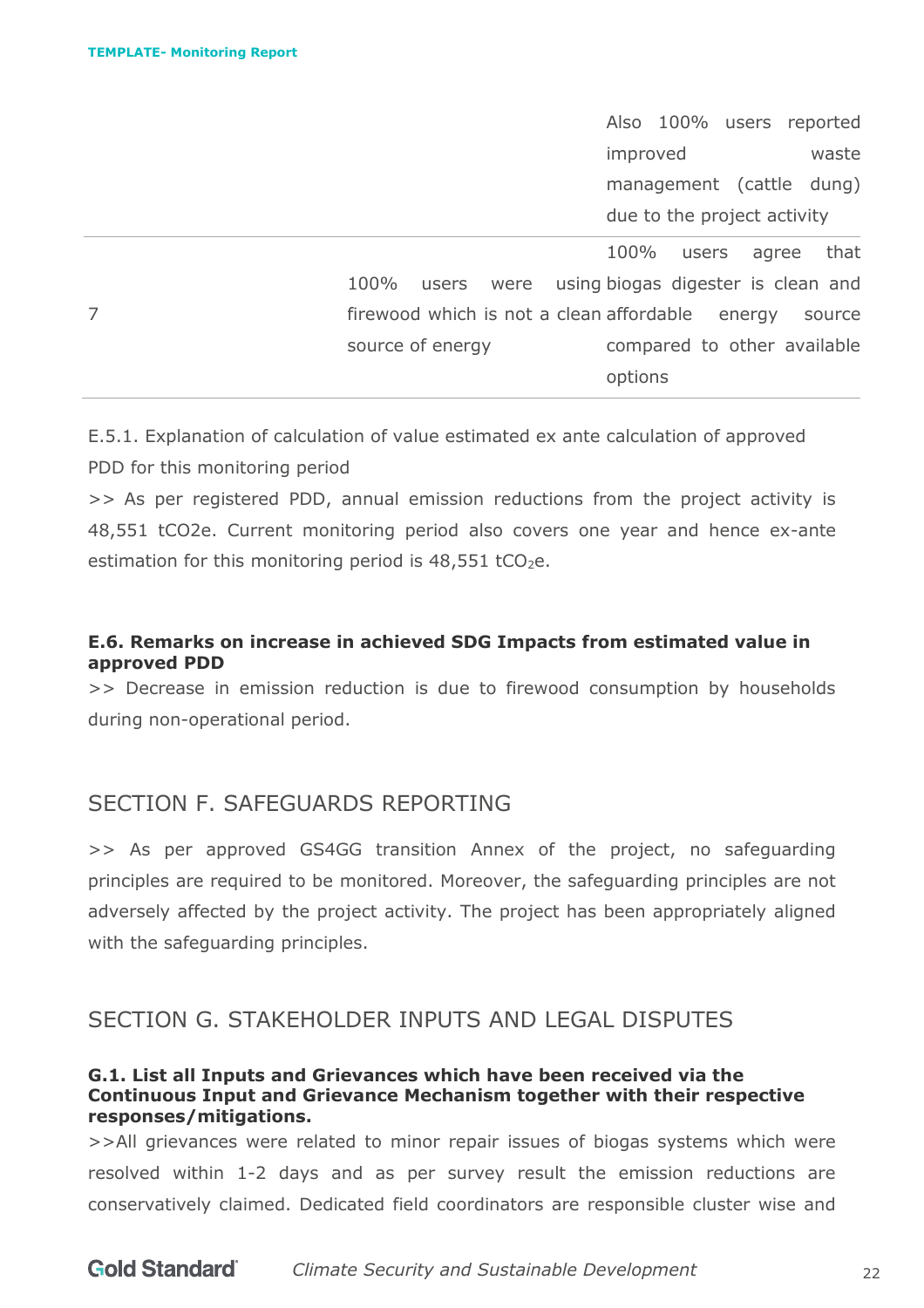end users are provided with contact details so that they can contact immediately and issues are resolved. The ground level issues are reported back to AKKPS for compilation.

#### **G.2. Report on any stakeholder mitigations that were agreed to be monitored.**

>>Not applicable.

#### **G.3. Provide details of any legal contest that has arisen with the project during the monitoring period**

>> No legal contest or dispute has been arisen with the project during the monitoring period. This is because the project soes not require any regulatory approval. It happens at household level and household owners set up the biogas system with their own consent.

#### Appendix 1: Sample identification details

Step 1: Sample allocation

| Capacity (m3)                       |      |      |     |       |       |
|-------------------------------------|------|------|-----|-------|-------|
| Number(N)                           | 5198 | 7026 | 143 | 23    | 12390 |
| Share in total number capacity wise | 42%  | 57%  | 1%  | 0.19% | 100%  |
| Samples for survey                  | 28   | 38   |     | 0.12  |       |
| Actual Samples taken for survey     | 30   | 40   |     |       |       |

In order to identify random sample for each size of the biogas plant, entire project systems were divided capacity wise and sample number was allotted for each size of plants.

2. Sample identification:

Online sample generator 'https://stattrek.com/statistics/random-numbergenerator.aspx' is used and required number of samples are selected.

For 2m3 plants:

**Random Number Table** 

Random Number Generator | Frequently-Asked Questions | Sample Problems

**30 Random Numbers** 4846 1742 5090 4814 0710 1493 3513 2220 0575 0961 4025 0039 5148 4847 3244 2246 0234 0169 4048 4431 1986 2484 1683 4282 4668 4629 2368 2965 2509 4745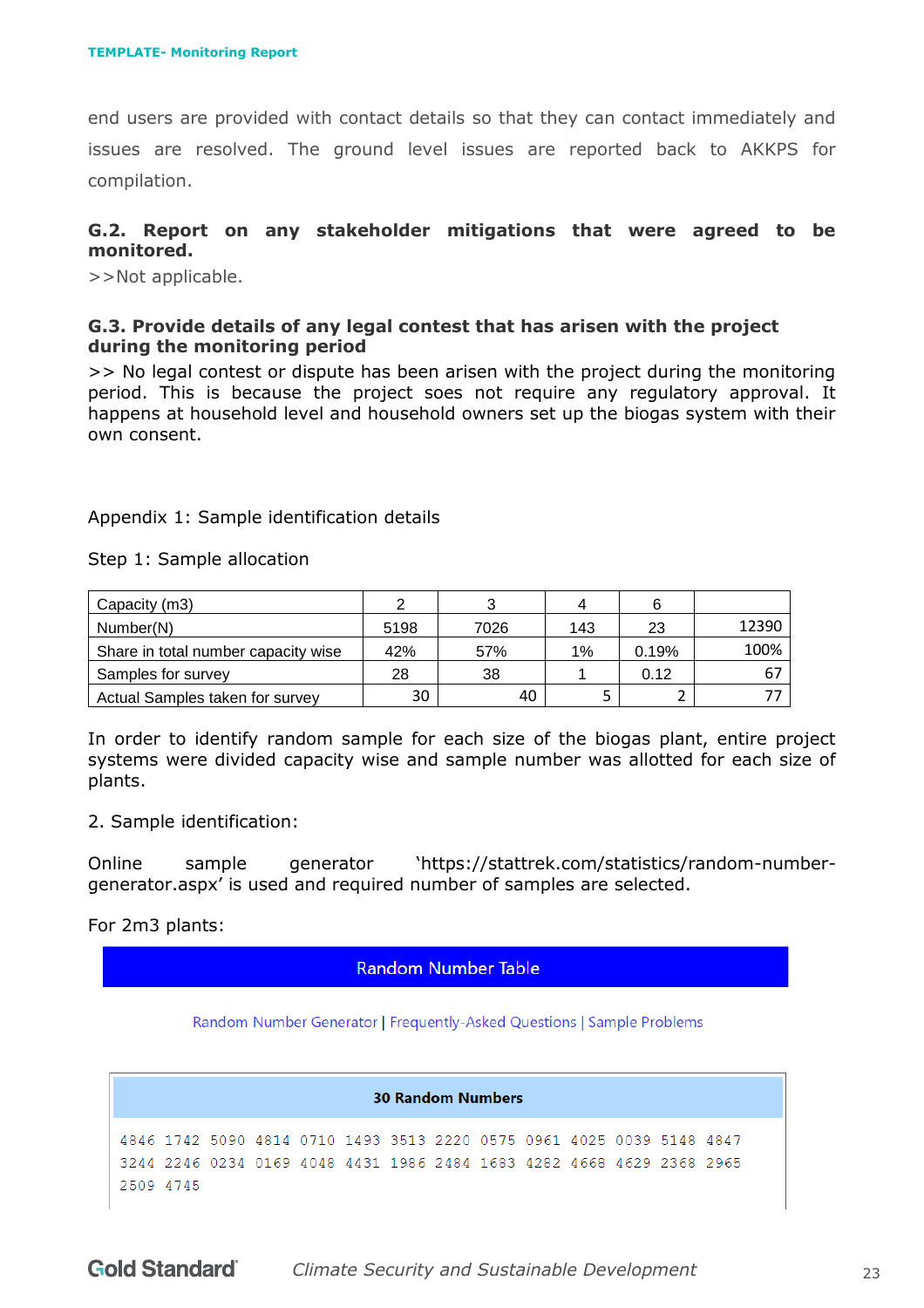# For 3m3 plants:

#### **Random Number Table**

Random Number Generator | Frequently-Asked Questions | Sample Problems

| <b>40 Random Numbers</b> |                                                                                                                                                                                                               |  |  |  |  |  |  |  |  |  |  |  |
|--------------------------|---------------------------------------------------------------------------------------------------------------------------------------------------------------------------------------------------------------|--|--|--|--|--|--|--|--|--|--|--|
|                          | 6369 0794 1181 6439 0837 4251 3878 3062 5603 0778 4664 3253 6171 4433<br>0452 4411 3756 3233 3040 1444 0017 4934 0134 5327 4635 0256 2447 0165<br>2485 5152 1212 0406 6884 6456 4742 4388 2172 0644 6477 5874 |  |  |  |  |  |  |  |  |  |  |  |

# For 4m3 plants:

#### **Random Number Table**

Random Number Generator | Frequently-Asked Questions | Sample Problems

| 5 Random Numbers                                                                                      |
|-------------------------------------------------------------------------------------------------------|
| 001 109 083 126 128                                                                                   |
| Space: This table of 5 random numbers was produced according to the following specifications: Numbers |

The above random samples were used in survey accordingly.

#### **Revision History**

| <b>Version</b> | <b>Date</b> | <b>Remarks</b>                                                                                                                                                                                                                                                                                                                                                                                                                                                                                                                                                                            |
|----------------|-------------|-------------------------------------------------------------------------------------------------------------------------------------------------------------------------------------------------------------------------------------------------------------------------------------------------------------------------------------------------------------------------------------------------------------------------------------------------------------------------------------------------------------------------------------------------------------------------------------------|
| 1.1            |             | 14 October 2020 Hyperlinked section summary to enable quick access to key<br>sections<br>Improved clarity on Key Project Information<br>Section for POA monitoring<br>Forward action request section<br>Improved Clarity on SDG contribution/SDG Impact term used<br>throughout<br>Clarity on safeguard reporting<br>Clarity on design changes<br>Leakage section added for VER/CER projects<br>Addition of Comparison of monitored parameters with last<br>monitoring period<br>Provision of an <b>accompanying Guide</b> to help the user<br>understand detailed rules and requirements |
|                |             |                                                                                                                                                                                                                                                                                                                                                                                                                                                                                                                                                                                           |